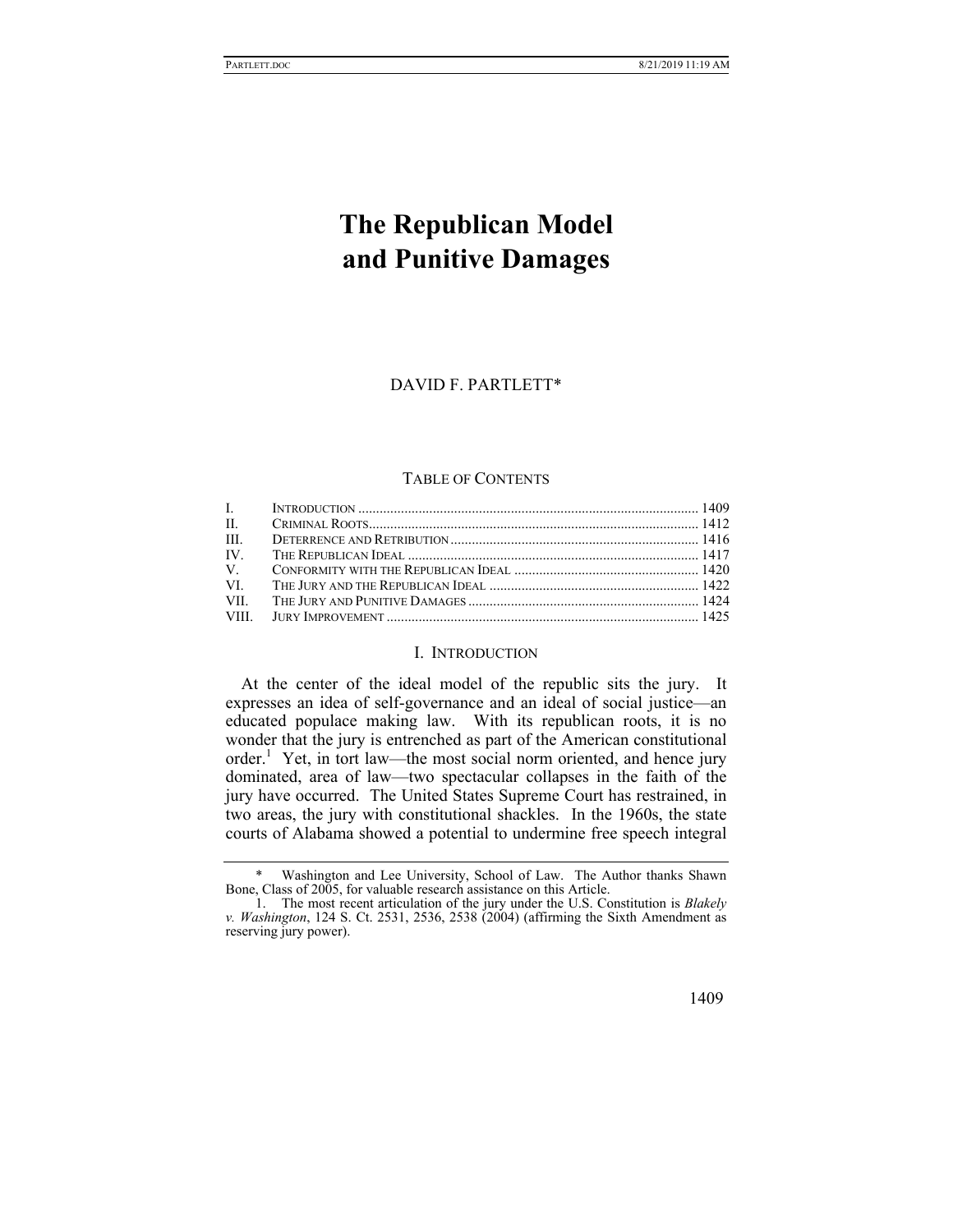to the progress of the civil rights movement. Thus was launched the long and uncompleted journey begun in *New York Times Co. v. Sullivan*. 2

In the last couple of decades, the Supreme Court has detected a distemper that threatened federal principles and national economic interests. The potential of juries in isolated communities to levy heavy punitive damages against large out-of-state corporations—to send a message—was threatening to economic interests and federal coordination.<sup>3</sup> This proposition prompted a judicial conclusion that the civil fine could, by its arbitrary excessiveness, breach the due process arm of the Fourteenth Amendment.<sup>4</sup> It is easy to see how this foray of federal authority was prompted, just as it was in *Sullivan*. The problem now, as after *Sullivan*, is to create a comprehensive stable body of law to work alongside state law. This body of law, though, has failed to materialize. The guideposts articulated in *Gore*<sup>5</sup> and *Campbell*<sup>6</sup> are fragile reeds set upon a blasted foggy moor with treacherous patches of quicksand. The Supreme Court, adept in the high reaches of constitutional law, lacks a common law sense. Thus, one finds the Court's bizarre adventures relating to the defense of comment in defamation<sup>7</sup> and in guiding judicial decisionmaking in awarding punitive damages in concert with the Fourteenth Amendment. In the latter, one finds the unenlightening references to reprehensibility, ratios, and comparative sanctions<sup>8</sup> that have been variously interpreted by the courts, necessitating the Supreme Court to refashion its preferred guidelines.<sup>9</sup>

The Supreme Court's adventures invite a horde of new commentators to parse the Court's opinions. These are often enlightening.<sup>10</sup> Thus, we have a burgeoning jurisprudence of punitives and an anxious blend of state and federal  $\lim_{n \to \infty}$ <sup>11</sup> All this is occurring in the United States, while

Simon v. San Paolo U.S. Holding Company, Inc., 113 Cal. App. 4th 1137, 1164 (2003) (rejecting any formula flowing from a ratio of compensatory to punitive damages), *review granted*, 86 P.3d 881 (Cal. 2004); *accord* Williams v. Kaufman

 <sup>2. 376</sup> U.S. 254, 264 (1964).

 <sup>3.</sup> BMW of N. Am., Inc. v. Gore, 517 U.S. 559, 572 (1996).

<sup>4</sup>*. Id*. at 568.

<sup>5</sup>*. Id.* at 574–85.

 <sup>6.</sup> State Farm Mut. Auto. Ins. Co. v. Campbell, 538 U.S. 408, 418–29 (2003).

*See generally Milkovich v. Lorain Journal Co., 497 U.S. 1 (1990) (refusing to* establish constitutional protection for statements of opinion in defamation law leaving earlier law in great uncertainty).

<sup>8</sup>*. Gore*, 517 U.S. at 574–85.

<sup>9</sup>*. Campbell*, 538 U.S. at 418–29.

<sup>10</sup>*. See* Colleen P. Murphy, *Comparison to Criminal Sanctions in the Constitutional Review of Punitive Damages*, 41 SAN DIEGO L. REV. 1443 (2004); Steven L. Chanenson & John Y. Gotanda, *The Foggy Road for Evaluating Punitive Damages: Lifting the Haze from the* BMW/State Farm *Guideposts*, 37 U. MICH. J.L. REFORM 441  $(2004)$ .<br>11.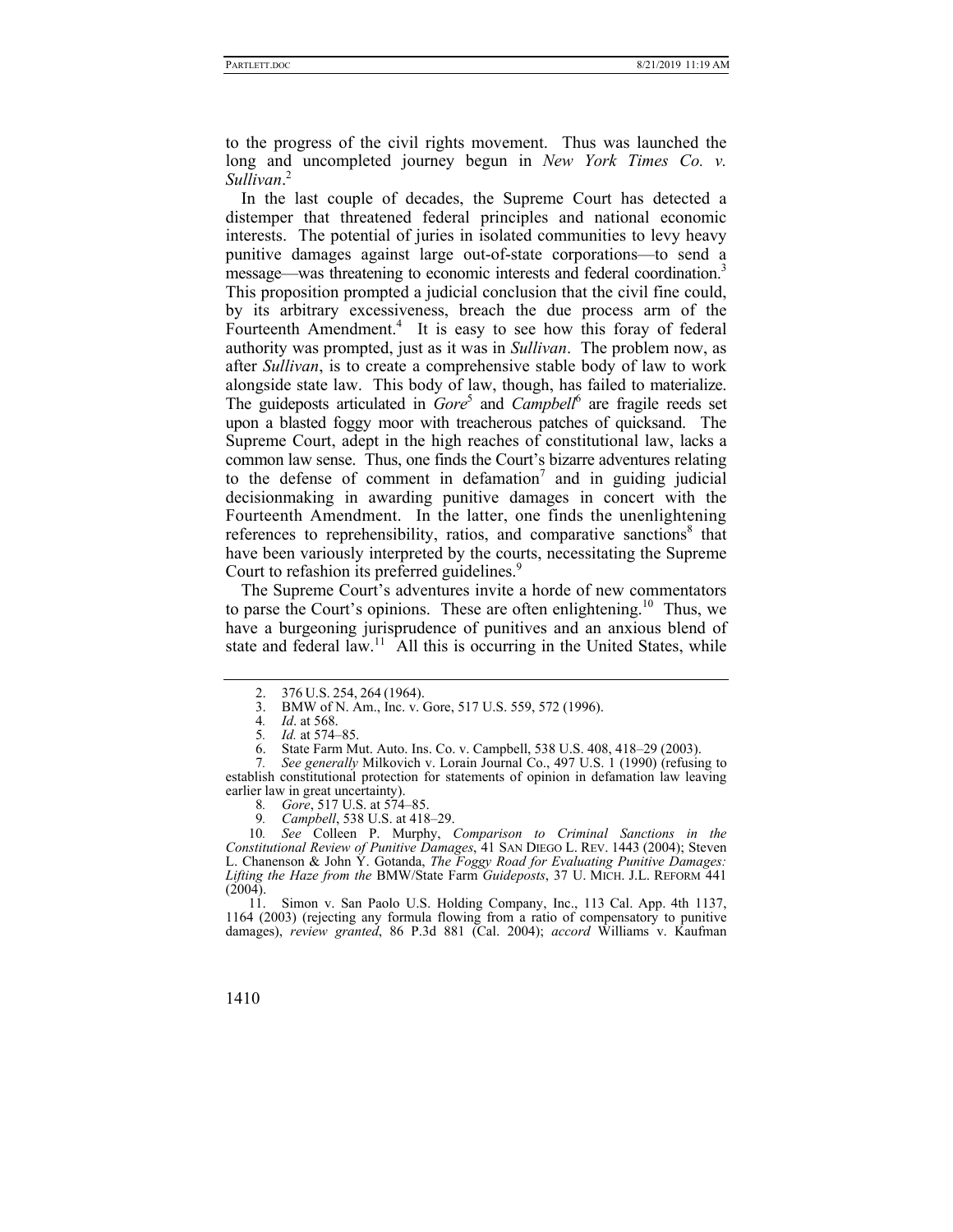punitive damages are receiving close examination in the rest of the common law world. In England, they have arisen from a judicial grave.<sup>12</sup> In Canada and Australia, they are subject to lively debate.<sup>13</sup> In New Zealand—the land of no liability in tort for personal injuries—punitives survive.<sup>14</sup> It would be salutary if these separate developments could be heeded by the courts now wrestling with the law. The law has common roots that would form most useful comparative analysis if rediscovered.<sup>15</sup>

The aim of this Article is to focus the punitive damages debate on a strong theoretical basis. A republican theory firmly establishes the place of the punitive damages award by juries in civil suits.16 The present struggles by the Supreme Court to engender more predictability are appropriate, but should not lead to the destruction of the role of the jury.17 Judicial reforms should be directed at the strengthening of the

14*. See, e.g.*, Wilding v. Attorney-General [2003] 3 N.Z.L.R. 787, §§ 16–18 (noting the availability of exemplary damages under New Zealand law).

 15. The papers in this symposium may be useful in educating Anglo-American courts of the ongoing punitive damage debates and permitting a more informed and principled body of law to emerge. *See, e.g.*, Gary Davis & Michael Tilbury, *The Law of Remedies in the Second Half of the Twentieth Century: An Australian Perspective*, 41 SAN DIEGO L. REV. 1711 (2004); *see also* John Y. Gotanda, *Punitive Damages: A Comparative Analysis*, 42 COLUM. J. TRANSNAT'L. L. 391 (2004) (examining the availability of punitive damages in Australia, Canada, England, New Zealand, and the United States). For an example of scholarship that provides enlightening comparative analysis in tort law, see Jane Stapleton, *Comparative Economic Loss: Lessons from Case-Law-Focused "Middle Theory"*, 50 U.C.L.A. L. REV. 531 (2002) (comparing common law approaches outside the United States to recovery of pure economic loss).

County, 352 F.3d 994, 1016 (5th Cir. 2003). On reprehensibility, the courts have found that racial and ethnic employment discrimination justifies significant punitive damages, dominating the other *Campbell* criteria. *See* Zhang v. Am. Gem Seafoods, Inc., 339 F.3d 1020, 1043–44 (9th Cir. 2003), *cert. denied*, 124 S. Ct. 1602 (2004); Bogle v. McClure, 332 F.3d 1347, 1362 (11th Cir. 2003), *cert. dismissed*, 124 S. Ct. 1168 (2004). *But see* Daka, Inc. v. McCrae, 839 A.2d 682, 700 (D.C. 2003) (applying *Campbell* and finding that the punitive damages exceeded the ratio and relationship with other state or legislative sanctions).

<sup>12</sup>*. See* Kuddus v. Chief Constable of Leicestershire Constabulary, [2002] 2 A.C. 122, 145 (H.L. 2001); Andrew Tettenborn, *Punitive Damages—A View From England*, 41 SAN DIEGO L. REV. 1551 (2004).

<sup>13</sup>*. See, e.g.*, Harris v. Digital Pulse Pty. Ltd. (2003) 56 N.S.W.L.R. 298. Punitive or exemplary damages in other common law systems have been closely examined in recent jurisprudence and often extended beyond the usual context of tort. Some courts extol the remedy to contract claims, and others to breach of fiduciary obligations. *See* David Morgan, Harris v. Digital Pulse*: The Availability of Exemplary Damages in Equity*, 29 MONASH U. L. REV. 377, 382–84 (2003).

<sup>16</sup>*. See infra* notes 77–111 and accompanying text (analyzing the value of the republican theory to punitive damages).

<sup>17</sup>*. See infra* notes 126–54 and accompanying text (contending that there is a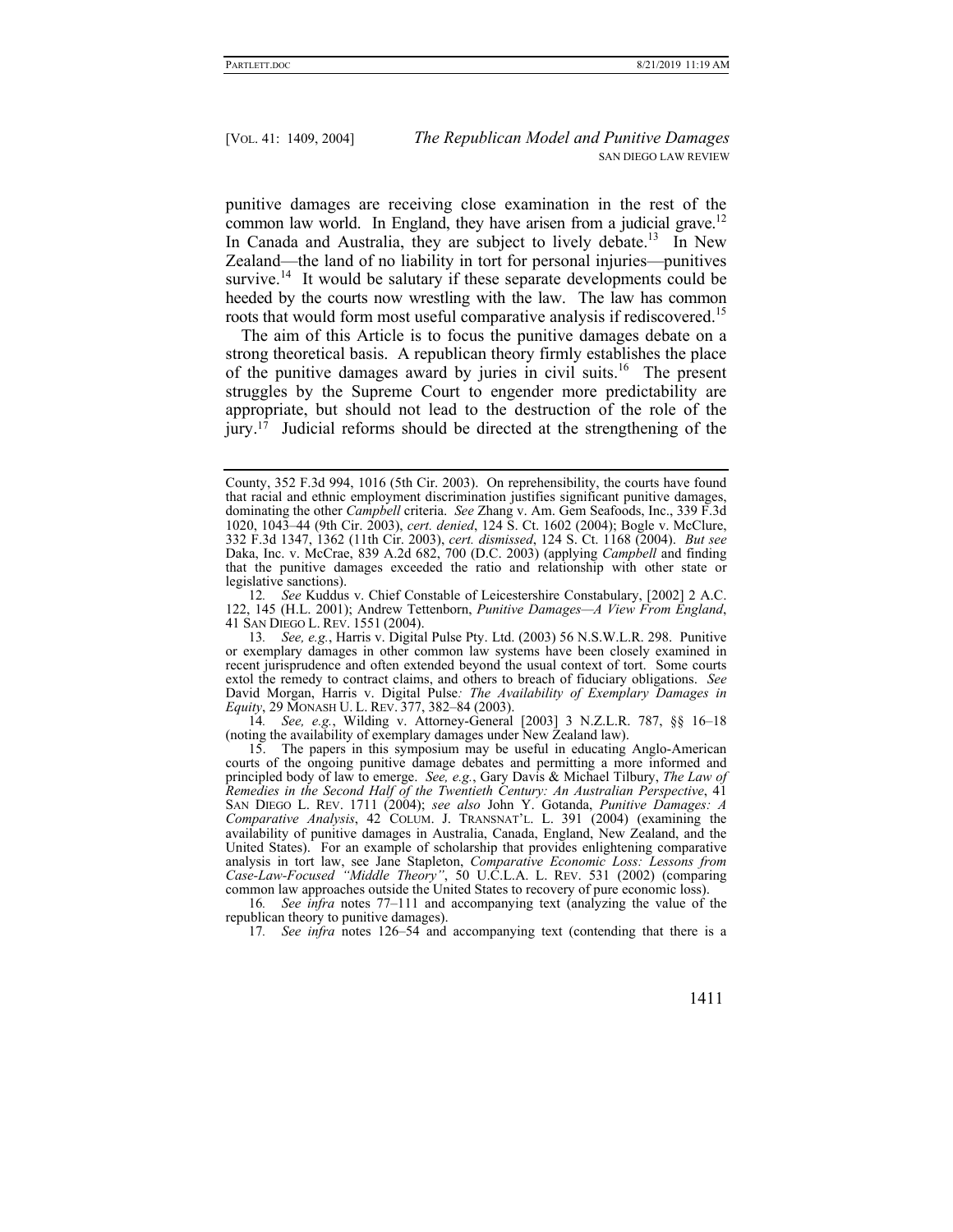jury to bring it into close conformity with its republican rationale as an institution that maximizes the freedom of citizens from domination.<sup>18</sup>

## II. CRIMINAL ROOTS

As I wrote several years ago, "punitive damages in the law predate<sup>[]</sup> verbal identification."19 Before the writ of trespass, an aggrieved person would utter "words of felony" enabling recovery of the bot, a tariff in accord with the crime and extracted from the goods of the malefactor.<sup>20</sup> In assuaging loss, effective law was brought to the land in the form of the writ of trespass.<sup>21</sup> The modern separation of punishment and trespass had no place at that time.<sup>22</sup> Damages were designed to keep the peace.<sup>23</sup> Honor ran deep.<sup>24</sup> As Pollock and Maitland reported, "before an English" local court of the thirteenth century the plaintiff will claim compensation, not only for the damage (*damnum*) but also for the shame (*huntage*, *hontage*, *dedecus*, *pudor*, *vituperium*) that has been done him."25 The King's Court regarded this element in awarding damages.26 The purpose of discouraging the dangerous practice of dueling is apparent in the willingness of the courts in the eighteenth century to award damages pitched to punctured honor.<sup>27</sup> The Australian High Court has recognized this purpose as a basis for exemplary damages.<sup>28</sup> It is not a feature, however, that has resonated in other modern courts as a reason for the award of punitive damages.<sup>29</sup>

One of the familiar divides in the law is the separation of crime from

20*. Id.*

22*. Id.*

24*. Id.*

 25. 2 SIR FREDERICK POLLOCK & FREDERIC WILLIAM MAITLAND, THE HISTORY OF ENGLISH LAW BEFORE THE TIME OF EDWARD I, 537 (2d ed. reissue 1968).

26. Partlett, *supra* note 19, at 785.

27*. Id.*

 28. Lamb v. Cotogno (1987) 164 C.L.R. 1, 9 (Austl.) ("[T]hey serve to assuage any urge for revenge felt by victims and to discourage any temptation to engage in selfhelp likely to endanger the peace.").

 29. For the criminal and civil law divide see *Harris v. Digital Pulse Pty. Ltd.* (2003) 56 N.S.W.L.R. 298, 386–91 (Heydon, J.A.) (discussing the criminal and civil law intertwining and holding that equitable breaches could not support punitive damages), and *Kuddus v. Chief Constable of Leicestershire Constabulary* [2002] 2 A.C. 122, 141. *See also* Gotanda, *supra* note 15, at 402 (discussing the recognized bases for punitive damages in England, with no consideration of the honor that has been impugned by the defendant).

social value in allowing juries to award punitive damages).

<sup>18</sup>*. See infra* notes 155–68 and accompanying text (outlining the direction judicial reform should take concerning punitive damages).

 <sup>19.</sup> David F. Partlett, *Punitive Damages: Legal Hot Zones*, 56 LA. L. REV. 781, 784 (1996).

<sup>21</sup>*. Id.*

<sup>23</sup>*. Id.* at 785.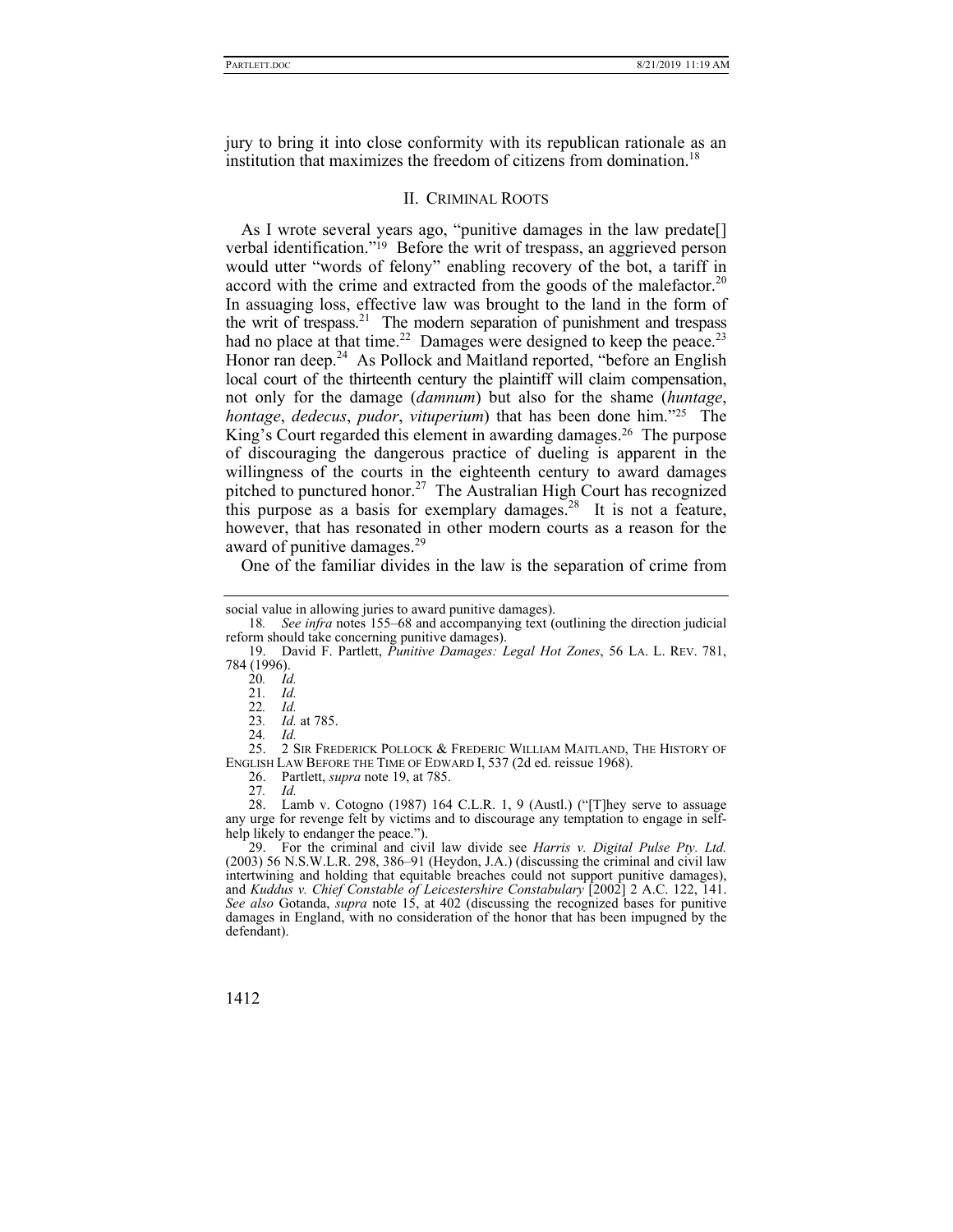tort, of punishment by the state, and of private actions for compensation.<sup>30</sup> The state was a safer prosecutor in the usual event.<sup>31</sup> Manifold protections have been erected to guard against error—protections entrenched in the United States under the Sixth Amendment.32 Punitive damages with their criminal law aspect lingered in the background of civil law, though, and, with the felt feebleness of state enforcement in the modern day, the private suit of civil vindication has been revivified.<sup>33</sup>

The state is a notoriously poor enforcer of petty crimes. The police force does not have the resources to bring all malefactors to book, nor would the court enforce such a duty if it existed.<sup>34</sup> Moreover, overzealous policing and prosecution carries real social costs.<sup>35</sup> Judge Richard Posner examined the utility of private fines in the recent *bedbug* case—*Mathias v. Accor Economy Lodging, Inc*. 36 In *Mathias*, the court upheld a punitive damages award against the defendant hotel, which had rented out rooms knowing they were ridden with bedbugs.37 (Bedbugs, as the learned judge notes, are making a comeback in America.38) Giving the example of a person spitting in another's face, Judge Posner rightly said that this action would not be addressed through the machinery of state criminal enforcement.<sup>39</sup> Compensatory damages would not be sufficient.<sup>40</sup> They would not reflect the plaintiff's hurt dignity, and would not provide an incentive to sue. Moreover, an incentive to sue touches a third reason—punitives provide a peaceful way to gain satisfaction rather than personal retaliation via breaching the peace.41 The roots of punitive

31*. Id.* at 785.

34. Riss v. City of New York, 240 N.E.2d 860, 860–61 (N.Y. 1968).

 35. JOHN BRAITHWAITE, TO PUNISH OR PERSUADE: ENFORCEMENT OF COAL MINE SAFETY (1985).

 36. 347 F.3d 672, 675–78 (7th Cir. 2003); *cf.* Allan Beever, *The Structure of Aggravated and Exemplary Damages*, 23 OXFORD J. LEGAL STUD. 87, 95–96 (2003) (discussing the core purpose of punitive and exemplary damages).

37*. Mathias*, 347 F.3d at 678.

38*. Id.* at 673.

39*. Id.* at 676.

40*. Id.* at 676–77.

41*. Id.*; *see also* Lamb v. Cotogno (1987) 164 C.L.R. 1, 9 (Austl.) ("It is an aspect

<sup>30</sup>*. See* Partlett, *supra* note 19, at 785–87 (describing the historical division between tort law and criminal law, especially in the area of punitive damages).

<sup>32</sup>*. See* John Calvin Jeffries, Jr., *A Comment on the Constitutionality of Punitive Damages*, 72 VA. L. REV 139, 149 (1986).

 <sup>33.</sup> See other supercompensatory remedies, reflecting the criminal aspect of the remedy the U.S. Supreme Court calls the proof of the basis of punitive damages according to "clear and convincing" evidence. Pac. Mut. Life Ins. Co. v. Haslip, 499 U.S. 1, 58 (1991).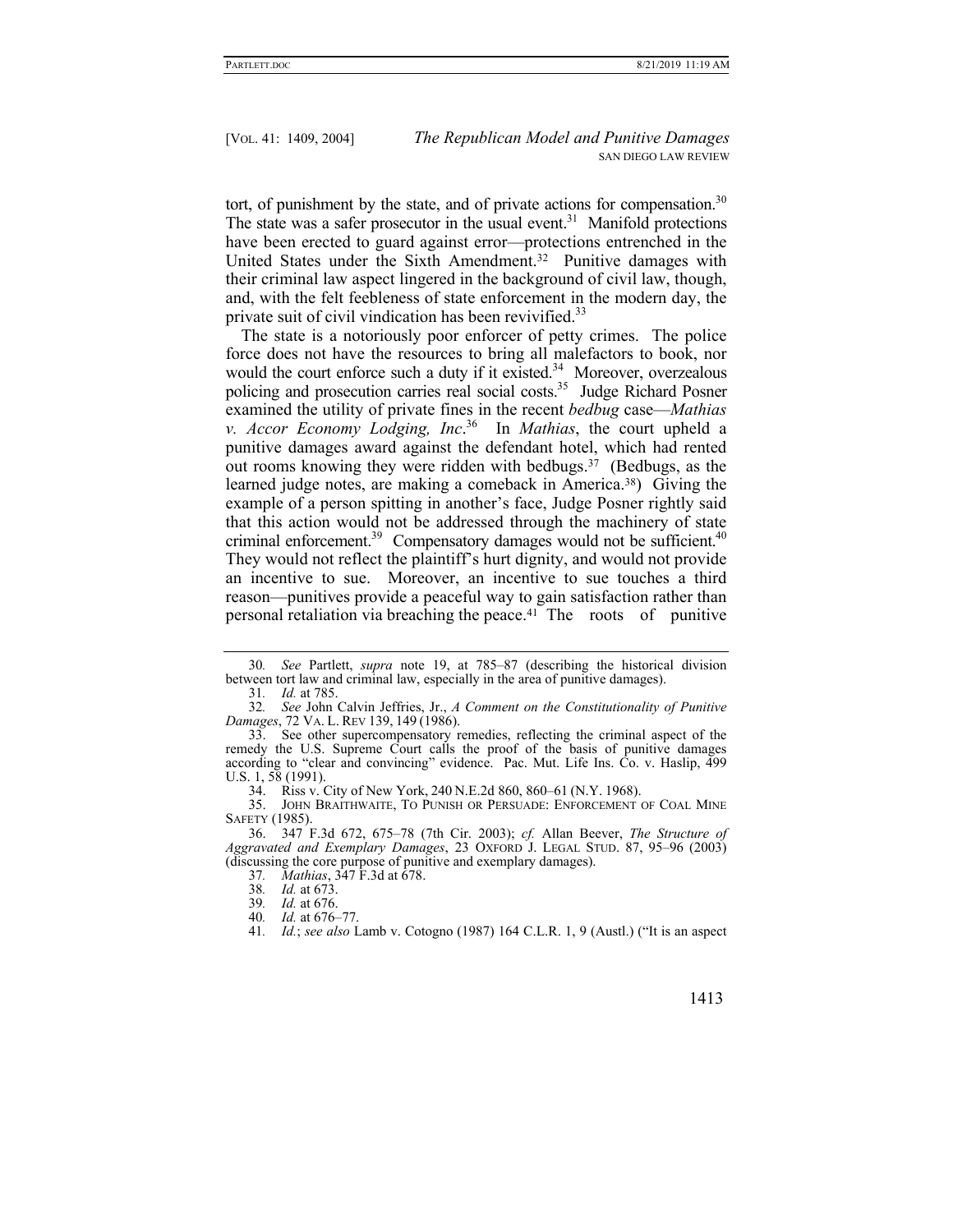damages are deep. Justice Windeyer of the Australian High Court, a distinguished legal historian, had it right in *Uren v. John Fairfax*:

Compensation is the dominant remedy if not the purpose of the law of torts today. But fault still has a place in many forms of wrongdoing. And the roots of tort and crime in the law of England are greatly intermingled. Some things that today are seen as anomalies have roots that go deep, too deep for them to be easily uprooted.42

Lord Devlin, as Andrew Tettenborn has nicely articulated,<sup>43</sup> could not live with this messiness.44 In *Rookes*, the House of Lords cabined punitive damages to a remote corner of the law, basically emasculating the remedy.45 However, *Rookes* has been savaged badly. It is seen as an unhappy experiment. The English courts are loath to engage in tort reform, and it was a misfortune that the House of Lords chose its moment of law reform so badly. Even in an era in which the Commonwealth courts still showed deference to the House of Lords, the decision was widely repudiated.46 Punitive damages may be returning elsewhere in the common law world, but the legal hothouse still remains in the United States, where a body of tort doctrine invites strong remedies.<sup>47</sup> Moreover, punitive damages are replete with the language of rights.<sup>48</sup> The damages are given for the arrogant abrogation of a plaintiff's rights.49 The law sets its face against the economists who theorize that liability was merely a means of efficiently allocating resources, and the compensationists who criticize the moral—fault-based—heart of tort  $law<sub>50</sub>$ 

However, modern scholarship has often gleaned an economic and

 42. Uren v. John Fairfax & Sons Pty. Ltd. (1966) 117 C.L.R. 118, 149–50 (Austl.), *approved in* Gray v. Motor Accident Comm'n (1998) 196 C.L.R. 1, 1, 16 (Austl.).

43. Tettenborn, *supra* note 12, at 1553.

44*. See* Rookes v. Barnard, [1964] A.C. 1129, 1160–61 (H.L.) (examining and circumscribing the proper role for exemplary damages in English law).

45*. Id.* at 1159–60, 1163–64.

46. Cassell & Co. Ltd. v. Broome, [1972] A.C. 1027, 1040–41, 1046–48, 1067 (H.L.).

49*. Id.*

50*. See generally* PETER CANE, RESPONSIBILITY IN LAW AND MORALITY (2002).

of exemplary damages that they serve to assuage any urge for revenge felt by victims and to discourage any temptation to engage in self-help likely to endanger the peace."); XL Petroleum (N.S.W.) Proprietary Ltd. v. Caltex Oil (Austl.) Proprietary Ltd. (1985) 155 C.L.R. 448, 471 (Austl.) ("As an award of exemplary damages is intended to punish the defendant for conduct showing a conscious and contumelious disregard for the plaintiff's rights and to deter him from committing like conduct again . . . ."); Donselaar v. Donselaar [1982] 1 N.Z.L.R. 97, 106–07 (noting the role of punitive damages in preventing breaches of the peace in response to personal harms).

<sup>47</sup>*. See* Marc Galanter & David Luban, *Poetic Justice: Punitive Damages and Legal Pluralism*, 42 AM. U. L. REV. 1393, 1404–07 (1993) (noting the vengeance aspects of tort law).

 <sup>48.</sup> Partlett, *supra* note 19, at 791.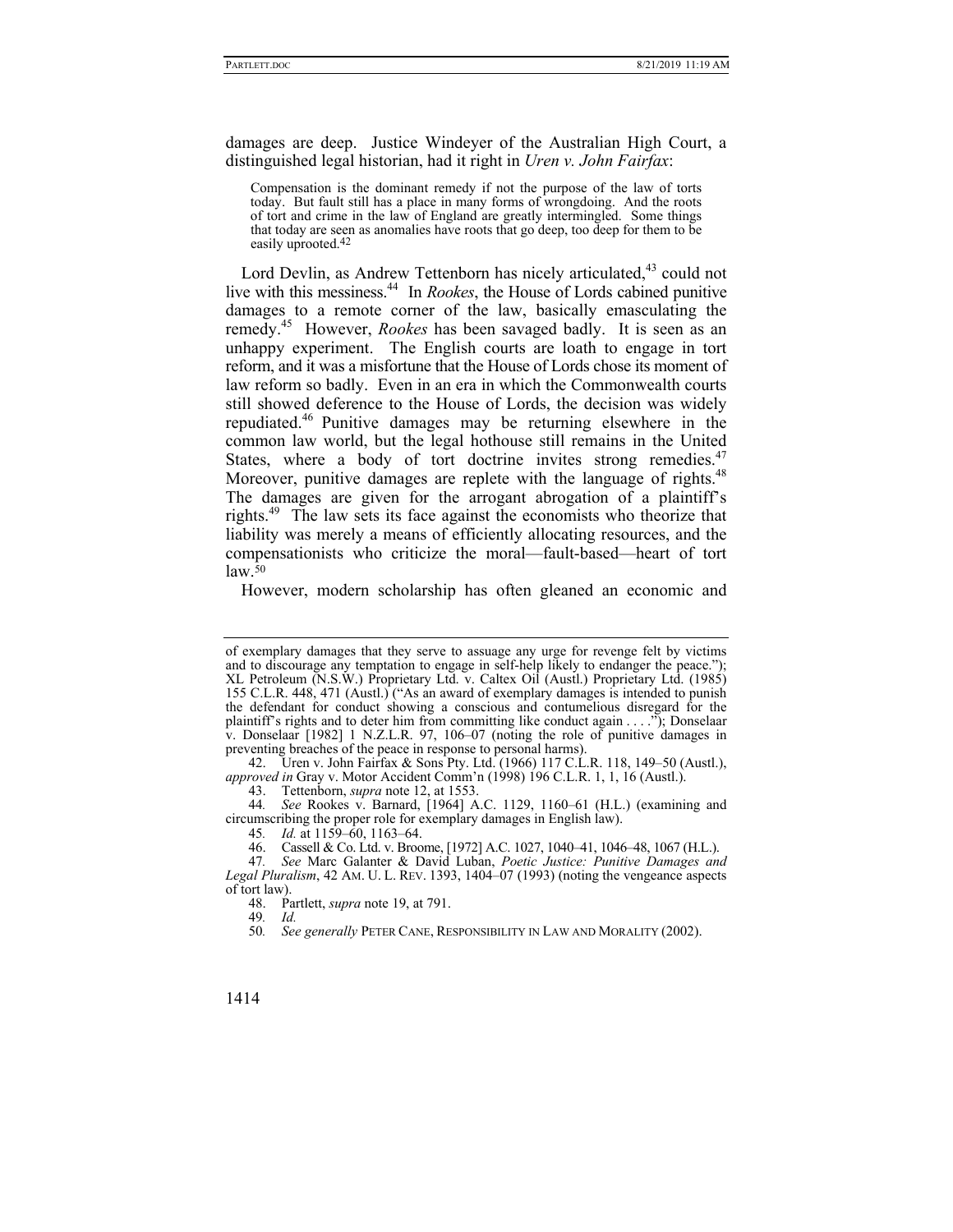compensationist rationale.51 The deterrence model is well explored and still finds academic favor in the United States. For example, Cass Sunstein and others, in an important study, insist that the thrust of punitive damages is to optimally deter harm-providing behavior.<sup>52</sup> The compensationist model in the American setting is being newly and effectively analyzed by Professor Catherine Sharkey.<sup>53</sup> Her argument is that punitive damages reflect a concern to compensate third party and social harms not internalized in compensating the plaintiff.<sup>54</sup> Aggravated damages, as a form of compensation for loss of dignity, are at last being recognized in American jurisprudence.<sup>55</sup> They have been acknowledged elsewhere, but not always with clarity.<sup>56</sup> We can capture an old wisdom in the law in recognizing honor as a central value to be protected by the law of torts.<sup>57</sup>

To the extent that the Supreme Court has commenced its analysis with the excessiveness and arbitrariness of punitive damages under the Fourteenth Amendment, the basic rationale of punitive damages is implicated.58 One would imagine constitutional control should aid in bringing punitive damages back to their appropriate functions.<sup>59</sup>

55*. See* Ernest J. Weinrib, *Punishment and Disgorgement as Contract Remedies*, 78 CHI.-KENT L. REV. 55, 91 (2003) (discussing the role, purpose, and effect of aggravated damages).

56*. See* Jeff Berryman, *Equitable Compensation for Breach by Fact-Based Fiduciaries: Tentative Thoughts on Clarifying Remedial Goals*, 37 ALTA. L. REV. 95, 111–13 (1999) (noting the possibility of using aggravated damages where there is a breach of fiduciary duty); Beever, *supra* note 36, at 88–94 (examining the role of aggravated damages in English law).

57*. See* Partlett, *supra* note 19, at 784–85 (describing the centrality of the concept of honor in traditional common law tort actions).

58*. Id.* at 791. This commentary, though, is not meant to challenge the common law controls a court has over punitive damages. *Id.* at 790 (noting the traditional restrictions a court can use to limit or reject an award of punitive damages).

<sup>51</sup>*. See* Catherine M. Sharkey, *Punitive Damages: Should Juries Decide?*, 82 TEX. L. REV. 381, 400 (2003) (reviewing CASS R. SUNSTEIN ET AL., PUNITIVE DAMAGES: HOW JURIES DECIDE (2002) [hereinafter PUNITIVE DAMAGES]) (arguing in favor of a social compensationist model of punitive damages) [hereinafter Sharkey, *Should Juries Decide?*].

<sup>52</sup>*. See generally* PUNITIVE DAMAGES, *supra* note 51.

<sup>53</sup>*. See* Sharkey, *Should Juries Decide?*, *supra* note 51, at 400–01 (noting her theory of social compensation); *see generally* Catherine M. Sharkey, *Punitive Damages as Societal Damages*, 113 YALE L.J. 347 (2003) [hereinafter Sharkey, *Societal Damages*].

 <sup>54.</sup> Sharkey, *Should Juries Decide?*, *supra* note 51, at 400–01; *see also* Michael B. Kelly, *Do Punitive Damages Compensate Society?*, 41 SAN DIEGO L. REV. 1429, 1437  $(2004)$ .<br>55.

<sup>59</sup>*. But see* BMW of N. Am., Inc. v. Gore, 517 U.S. 559, 607 (1996) (Ginsburg, J., dissenting) (arguing that it is the legislative function to intervene).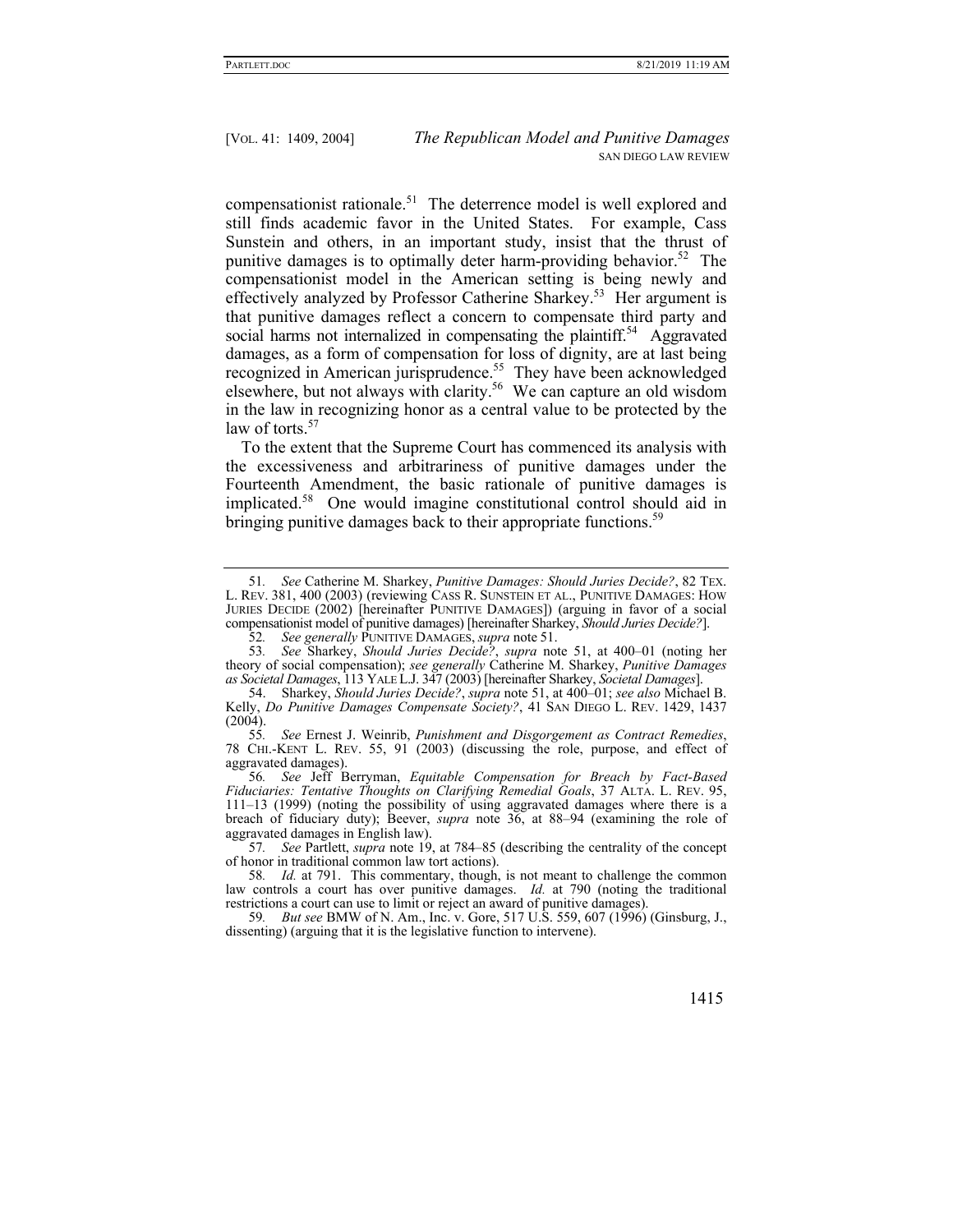## III. DETERRENCE AND RETRIBUTION

In an earlier paper, I suggested that deterrence and retribution both had severe shortcomings.<sup>60</sup> The former has attracted the majority of fans, probably because it fits well within the economic analysis of the function of damages.<sup>61</sup> Supercompensatory damages encourage an attorney, as a bounty hunter, to root out harm-producing behavior, bringing malefactors to book.<sup>62</sup> The models are elegant, but most imperfect, as transaction costs plague an efficient allocation of resources. $63$  None of this is fatal for economic analysis, but the persistence of punitive damages does not depend upon Coase as much as it does upon viewing tort law as playing an essential role in inculcating responsibility and promoting social cohesion.<sup>64</sup>

There is a long philosophical discourse on retribution and punishment.<sup>65</sup> It is certainly possible to say that much of the discourse supports both publicly and privately initiated punishment.<sup>66</sup> The most satisfactory explanation stems from the idea of punishment as reprobation and denunciation of a wrongful act.<sup>67</sup> Although punishment may be a good in itself, it is the efficacious social consequences of punishment that ground a satisfactory model of punishment, and, therefore, punitive damages.68 Punitive damages awards serve society in demonstrating correct values and the law's commitment to defending an individual's autonomy.69 To levy punitive damages is to educate and commit in the coin of commerce.70 Punitive damages carry a great advantage over state

 <sup>60.</sup> Partlett, *supra* note 19, at 797–806.

<sup>61</sup>*. Id.* at 795–96; *see also* Robert D. Cooter, *Punitive Damages for Deterrence: When and How Much?*, 40 ALA. L. REV. 1143, 1146 (1988) (explaining the legal academia's consensus that deterrence is the key role for punitive damages).

 <sup>62.</sup> Partlett, *supra* note 19, at 798.

 <sup>63.</sup> For example, the agency costs are currently growing due to disparate incentives faced by attorneys and clients. *See* Ellen Wright Clayton & David F. Partlett, *Lawyer-Client Relationships*, *in* FRANK A. SLOAN ET AL., SUING FOR MEDICAL MALPRACTICE 72, 77–78 (1993).

 <sup>64.</sup> Partlett, *supra* note 19, at 799; *see generally* David G. Owen, *The Moral Foundations of Products Liability Law: Toward First Principles*, 68 NOTRE DAME L. REV. 427 (1993).

<sup>65</sup>*. See, e.g.*, Partlett, *supra* note 19, at 800–06 (describing the retribution principle).

<sup>66</sup>*. Id.* at 802–06.

<sup>67</sup>*. Id.* at 803–04.

<sup>68</sup>*. Id.* at 805.

<sup>69</sup>*. Id.*; *see also* Ronald J. Rychlak, *Society's Moral Right to Punish: A Further Exploration of the Denunciation Theory of Punishment*, 65 TUL. L. REV. 299, 331–37 (1990) (discussing denunciation theory).

<sup>70</sup>*. See* C.L. TEN, CRIME, GUILT, AND PUNISHMENT 45 (1987); *cf.* Andrew Burrows, *Reforming Exemplary Damages: Expansion or Abolition?*, *in* WRONGS AND REMEDIES IN THE TWENTY-FIRST CENTURY 153, 160 (Peter Birks ed., 1996) (asking why damages should be the sole form of punishment).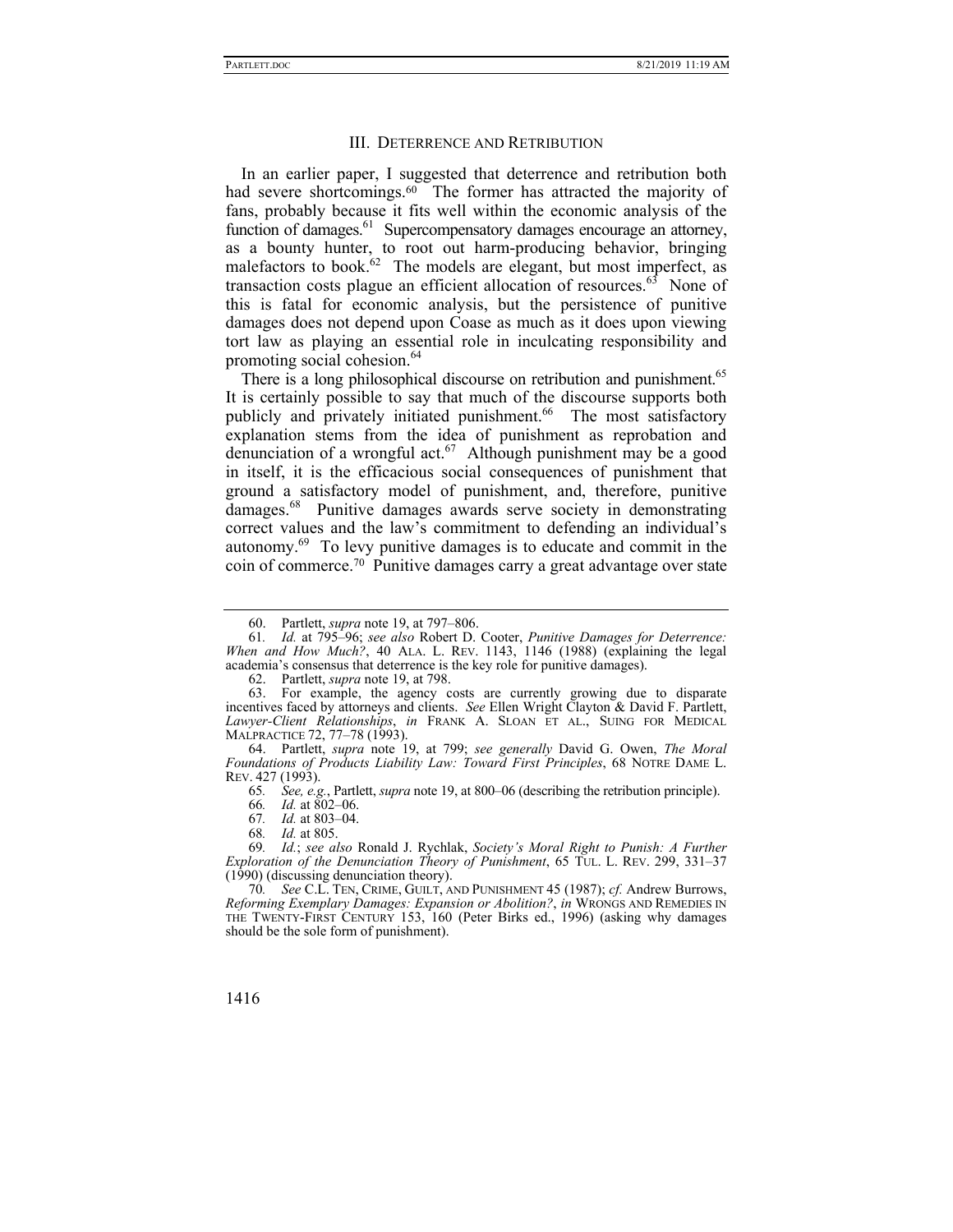sanctions, since damages can be calibrated to reflect the heinousness of the wrongful act.<sup>71</sup> What is lost in notice is gained in sensitivity. The line is unclear, and the Supreme Court's attempt in *Gore* to provide better notice militates against calibration according to heinousness, or, as the Court would term it, reprehensibility.<sup>72</sup> *Campbell*,<sup>73</sup> however, diminishes the weight of mechanical guideposts—the ratio of punitive to compensatory, $^{74}$ the influence of statutory sanctions, and the multiplication of breaches as a guide to reprehensibility.<sup>75</sup> Rather, the one guidepost, sitting as a stronger reed than the others on our blasted moor, is reprehensibility.<sup>76</sup> It is the factor that after *Campbell* has some life to it.

# IV. THE REPUBLICAN IDEAL<sup>77</sup>

I have suggested that the goal to be sought in tort law, as in criminal law, is to entrench within the sphere of law a republican ideal in which the citizen enjoys "full dominion."78 The law provides freedom in terms of "full dominion" when it enables the enjoyment of liberty equal to that of other citizens, when this freedom is notorious, and when the prospect of liberty is maximally compatible with the prospect for all citizens.<sup>79</sup> The law should be uncontroversial, stable, and satiable.<sup>80</sup> The rule on punitive damages uncontroversially punishes consciously wrongful behavior, thus protecting liberty and dominion. Additionally, it promotes stability by avoiding an overreaching by the state, and it is satiable in that it protects dominion by the least intrusive strategy.<sup>81</sup>

The laws in a republic value freedom in the sense that no citizen is

78*. See* Partlett, *supra* note 19, at 806–16 (advocating a "full dominion" as the consequential value to understanding tort law).

 <sup>71.</sup> Partlett, *supra* note 19, at 811.

<sup>72.</sup> BMW of N. Am., Inc. v. Gore, 517 U.S. 559, 575–80 (1996).<br>73. State Farm Mut. Auto. Ins. Co. v. Campbell, 538 U.S. 408 (2)

State Farm Mut. Auto. Ins. Co. v. Campbell, 538 U.S. 408 (2003).

<sup>74</sup>*. See* Mathias v. Accor Econ. Lodging, Inc., 347 F.3d 672, 676 (7th Cir. 2003) (insisting that *Campbell* provides no presumptive ratio upon which to base a violation of the Fourteenth Amendment). *But cf.* Chanenson & Gotanda, *supra* note 10, at 463–64 (indicating that the Supreme Court did provide certain target ratios beyond which there is a presumptive violation of the Fourteenth Amendment).

<sup>75</sup>*. Campbell*, 538 U.S. at 419–24, 428.

<sup>76</sup>*. Id.* at 419–24.

 <sup>77.</sup> For full explication, see generally JOHN BRAITHWAITE & PHILIP PETTIT, NOT JUST DESERTS: A REPUBLICAN THEORY OF CRIMINAL JUSTICE (1990).

<sup>79</sup>*. Id*. at 808.

<sup>80</sup>*. Id.* at 809.

<sup>81</sup>*. Id.* at 809–10.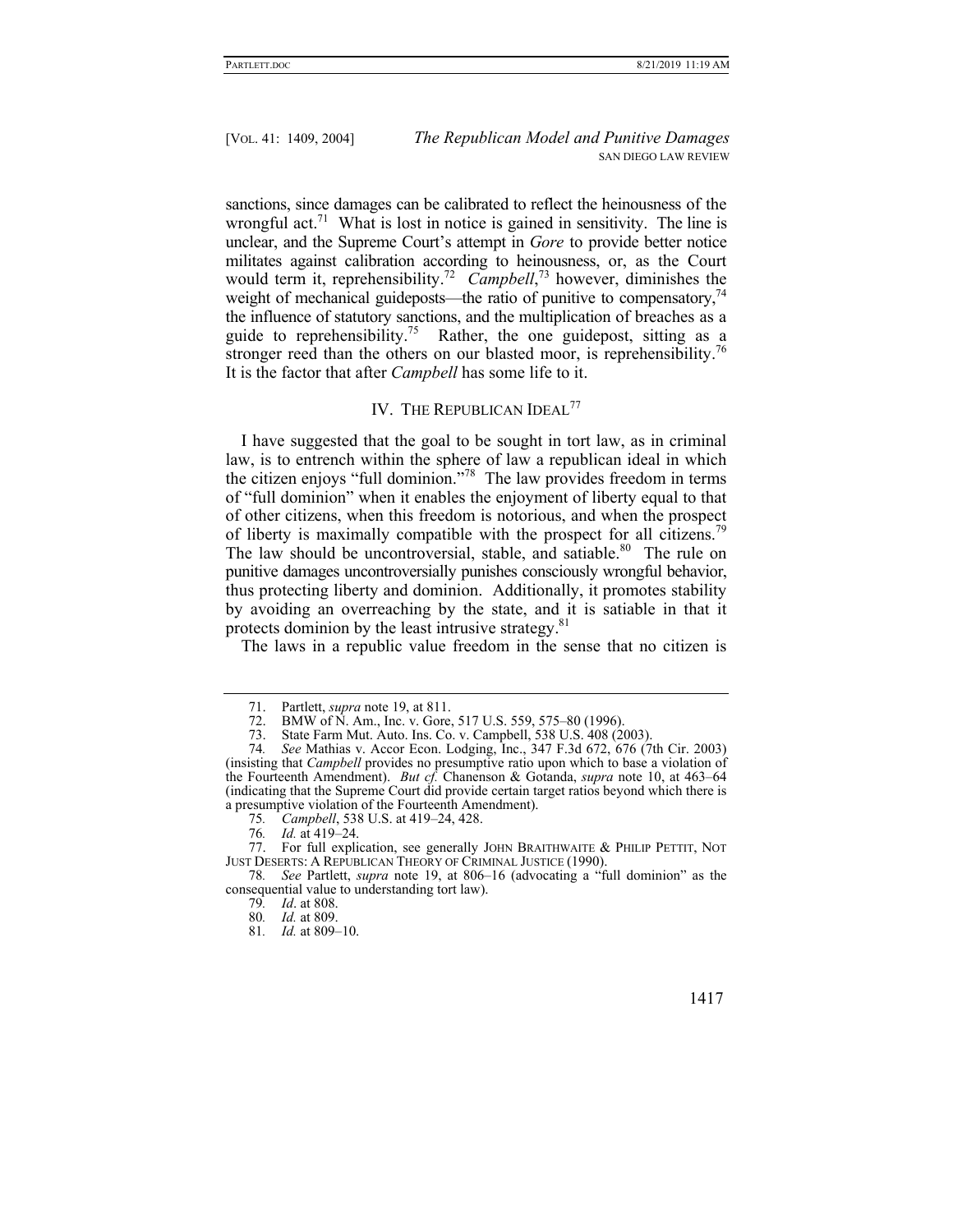dominated by the state apparatus or by fellow citizens.<sup>82</sup> It is a freedom enjoyed in a society. $83$  A person is dominated when subject to arbitrary interference.<sup>84</sup> It is worth noting that the republican ideal is distinguishable from the liberal ideal of freedom. The former—the republican—contemplates that interference may occur at the hands of the state, provided it is nonarbitrary. The latter sets its face against state interference.<sup>85</sup> Yet the liberal ideal of noninterference allows domination, provided it does not amount to interference.<sup>86</sup> The nondomination form of freedom and its noninterference version have waxed and waned in the history of ideas.<sup>87</sup>

A nation of laws is necessary, although not sufficient, to provide nondomination.88 Without laws, oppression will reign, but, as Grant Gilmore has reminded us, in hell every act would be governed by laws.<sup>89</sup> Law alone is not sufficient, though, because the laws themselves may be tyrannous.<sup>90</sup> But where laws establish mechanisms, situate institutions, and instantiate principles to promote freedom from domination, they are at the base of a republican freedom.<sup>91</sup> The rule of law is particularly important because it establishes a nonarbitrary basis, which governs citizens.92 It gives citizens the right to make choices that are not arbitrarily dominated by others, choices for which, because of freedom assumptions, the actor will be held responsible.<sup>93</sup> The law necessarily interferes, but does so with a republican ideal of restrained coercion—only in the interest of preserving the citizens' common interests in a manner that "conforms to the opinions received among the citizenry."94

Often, punitive damages are seen as illegitimate because they substitute for the criminal law.<sup>95</sup> It is said that the criminal law with its

85*. Id.* at 66–67.

- 86*. Id.* at 8–10.
- 87*. Id* at 1–12.

88*. See* Partlett, *supra* note 19, at 807 ("For the liberal, being left alone is freedom; for the republican, freedom is a condition of citizenship to claim equality before the law. Within a community a person may participate in the process of self-rule. Freedom is inseparable from law. Citizenship is woven in the law.").

89. GRANT GILMORE, THE AGES OF AMERICAN LAW 111 (1977).

90*. Id.*

91*. See* Partlett, *supra* note 19, at 806–10 (examining the role of laws in a republican model of government).

92*. Id.* at 808.

 93. PHILIP PETTIT, A THEORY OF FREEDOM: FROM THE PSYCHOLOGY TO THE POLITICS OF AGENCY 13 (2001).

94. PETTIT, *supra* note 82, at 36–37.

95*. See, e.g.*, James B. Sales & Kenneth B. Cole, Jr., *Punitive Damages: A Relic That Has Outlived Its Origins*, 37 VAND. L. REV. 1117, 1158–64 (1984) (arguing that punitive damages illegitimately serve as a substitute for the criminal law).

 <sup>82.</sup> PHILIP PETTIT, REPUBLICANISM: A THEORY OF FREEDOM AND GOVERNMENT 66– 67 (1997).

<sup>83</sup>*. Id.* at 66.

<sup>84</sup>*. Id.* at 52.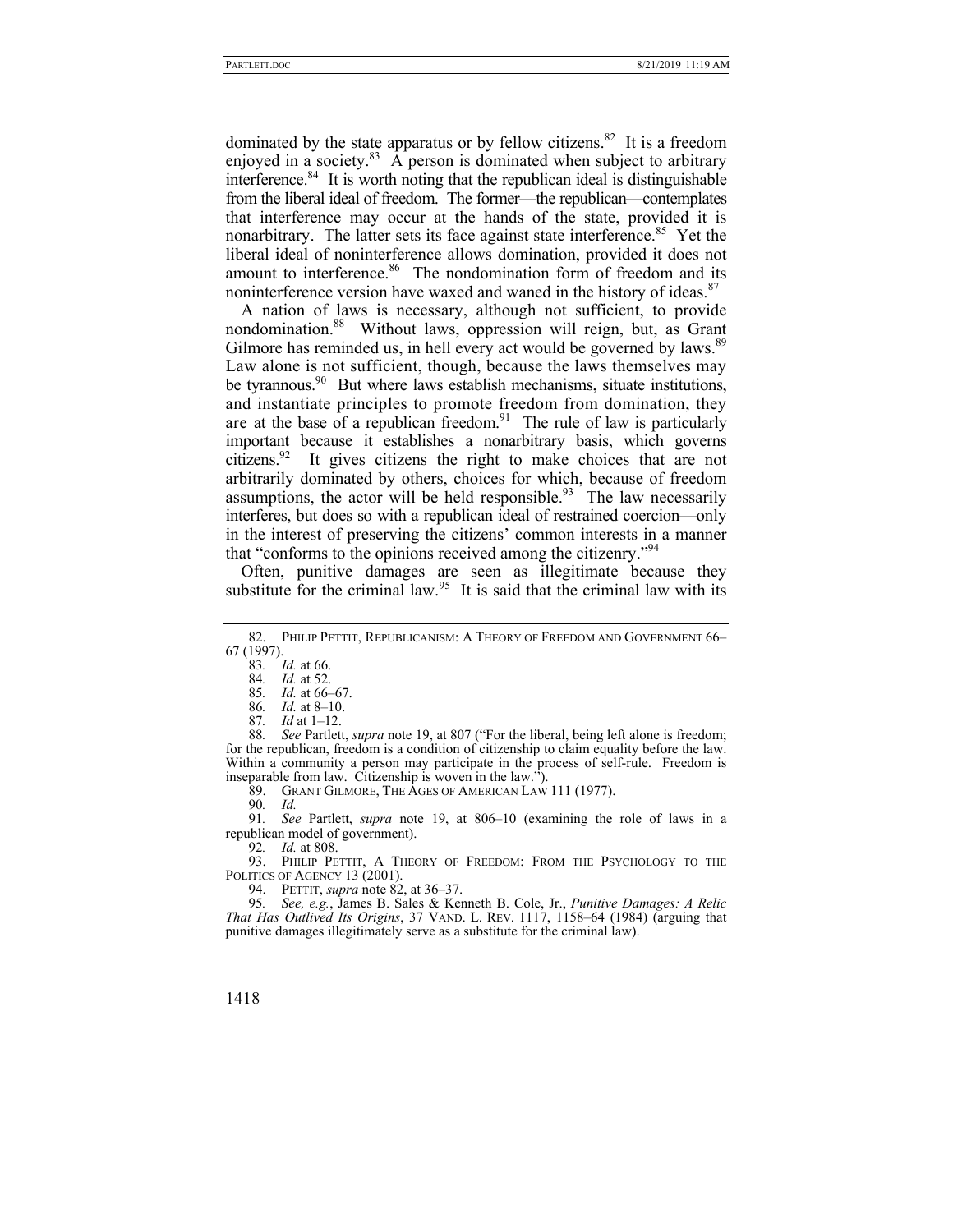protections—both common law and constitutional—would more effectively guard the individual.<sup>96</sup> A republican ideal, however, keeps criminal law gated; it should have a limited scope; it should be parsimonious.97

The reason is apparent by reference to criminal law enforcement. In the modern state, the criminal law is enforced by police and other public officials who, if given ambit, will be faced with temptation to abuse power.<sup>98</sup> Any controls must be imperfect.<sup>99</sup> Who will guard the guardians?100 Freedom from domination is lost in a society where public officials manipulate their position and use their powers to oppress citizenry.101 The republican sentencing requires adherence to the "three R's."<sup>102</sup> The offender should *recognize* the victim as a free nondominated agent, it should *recompense* the victim by granting restitution, compensation, or reparation from the offender for abuses of power, and it should *reassure* "the victim and the community at large that the offender will not continue to be a threat . . . ."<sup>103</sup>

A republic would be corrupted if all regulation were to be turned over to criminal enforcement.<sup>104</sup> There must be a large reserve where criminal law should have no writ, and, in those areas where the writ runs, careful controls must be applied to officials charged with the public task.<sup>105</sup>

Punitive damages should have a central place. With private decentralized enforcement, the vice of official overreaching is avoided.<sup>106</sup> The form of action in tort complies, moreover, with the "three R's" of republican sentencing.<sup>107</sup> The power of the victim to bring a cause of action

105*. See* Scott E. Sundby, *"Everyman"'s Fourth Amendment: Privacy or Mutual Trust Between Government and Citizen?*, 94 COLUM. L. REV. 1751, 1785–87 (1994) (arguing in favor of a citizen trust model of criminal law as represented by the Fourth Amendment); *see also* PETTIT, *supra* note 82, at 154–55 (advocating a limited role for criminal law in the republican state).

<sup>96</sup>*. Id.* at 1159 & n.189.

BRAITHWAITE & PETTIT, *supra* note 77, at 202–04.

<sup>98</sup>*. See* PETTIT, *supra* note 82, at 155.

<sup>99</sup>*. Id.*

<sup>100</sup>*. See generally* THEODORE CAPLOW, PERVERSE INCENTIVES: THE NEGLECT OF SOCIAL TECHNOLOGY IN THE PUBLIC SECTOR (1994) (thoroughly examining the incentive pitfalls relating to public officials and authorities).

<sup>101</sup>*. See* PETTIT, *supra* note 82, at 155–56.

<sup>102</sup>*. Id.* at 156.

<sup>103</sup>*. Id.* at 156–57.

 <sup>104.</sup> BRAITHWAITE & PETTIT, *supra* note 77, at 203.

 <sup>106.</sup> Partlett, *supra* note 19, at 810–11.

 <sup>107.</sup> PETTIT, *supra* note 82, at 156–57.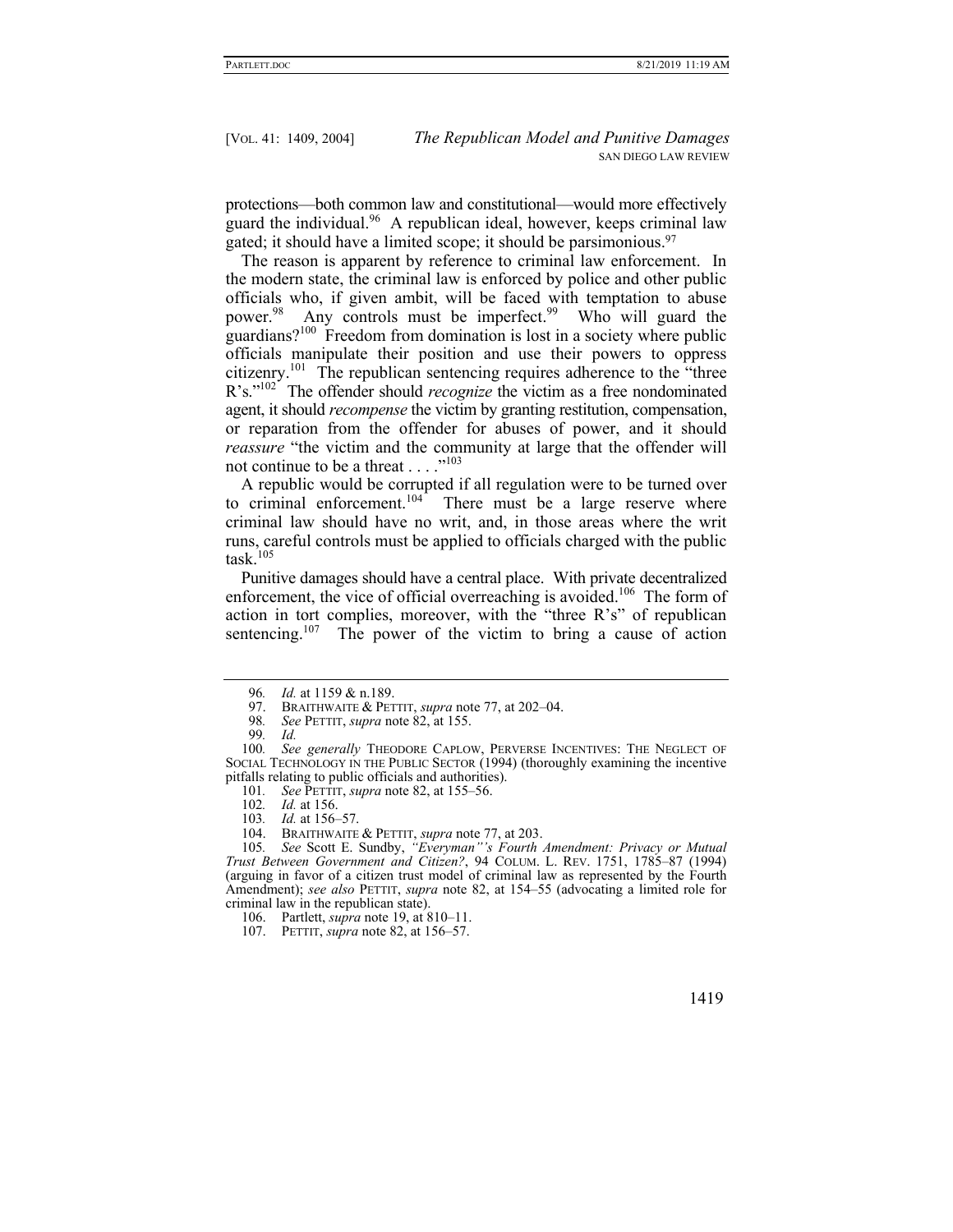recognizes his power as a free, nondominated actor. Punitive damages are launched against the offender, and the victim receives compensation, restitution, or reparation. The nexus of payment from offender to victim undergirds a corrective justice notion that itself serves to establish nondomination of one citizen over another.

An award designed to be overly public provides the last R— *reassurance*. A court gives the award after careful deliberation and by reference to legal principles in which the matter is given its day in court. The penalty is designed to deter the offender from future similar behavior.<sup>108</sup>

It is important to recognize the central place of punitive damages. Outrageous behavior invading the rights of fellow citizens is anathema to the republican ideal, and is ideally punished and deterred by this tort remedy.<sup>109</sup> The search is to ensure that the remedy does not stray from the "three R's" in its application. It should not become a weapon of oppression and domination.<sup>110</sup> If the application of punitive damages were to become arbitrary, republican ideals would be flouted.<sup>111</sup> Thus the need and the anxious search for principles.

## V. CONFORMITY WITH THE REPUBLICAN IDEAL

The fact that the putative offender should be given notice is of particular concern. Certainly, the requirement that the behavior flout clearly recognized norms and be carried out in contumelious disregard for the victims' rights, meets the need of notoriety. However, the possibility of arbitrariness continues to lurk in the wide discretions given to juries in determining the quantum of punitives.<sup>112</sup> It is, therefore, predictable and appropriate that the Supreme Court has attempted to constrain the discretion by principled rules of law and judicial review. It has done so in due process terms—the very essence of the rule of law. Jury instructions, the judges' power of remitter, $113$  the enhanced powers of appeal courts to review the jury awards,<sup>114</sup> the burden of proof on clear and convincing evidence, $115$  and the guidelines for appellate

<sup>108</sup>*. See* Weinrib, *supra* note 55, at 84–88 (explaining the corrective justice function of punitive damages).

<sup>109</sup>*. See* Partlett, *supra* note 19, at 811 (concluding that tort law, and more specifically punitive damages, is best suited to meet the republican ideal of the protection of personal honor).

<sup>110</sup>*. Cf.* PETTIT, *supra* note 82, at 154 (discussing the potential for misuse of the republican model of sentencing).

<sup>111</sup>*. Cf. id.* at 157.

<sup>112</sup>*. See, e.g.*, Partlett, *supra* note 19, at 815–16. *See generally* PUNITIVE DAMAGES, *supra* note 51.

 <sup>113.</sup> BMW of N. Am., Inc. v. Gore, 517 U.S. 559, 567, 583 (1996).

<sup>114</sup>*. In re* Exxon Valdez, 270 F.3d 1215, 1240–41 (9th Cir. 2001).

 <sup>115.</sup> Rodriguez v. Suzuki Motor Corp., 936 S.W.2d 104, 111 (Mo. 1996).

<sup>1420</sup>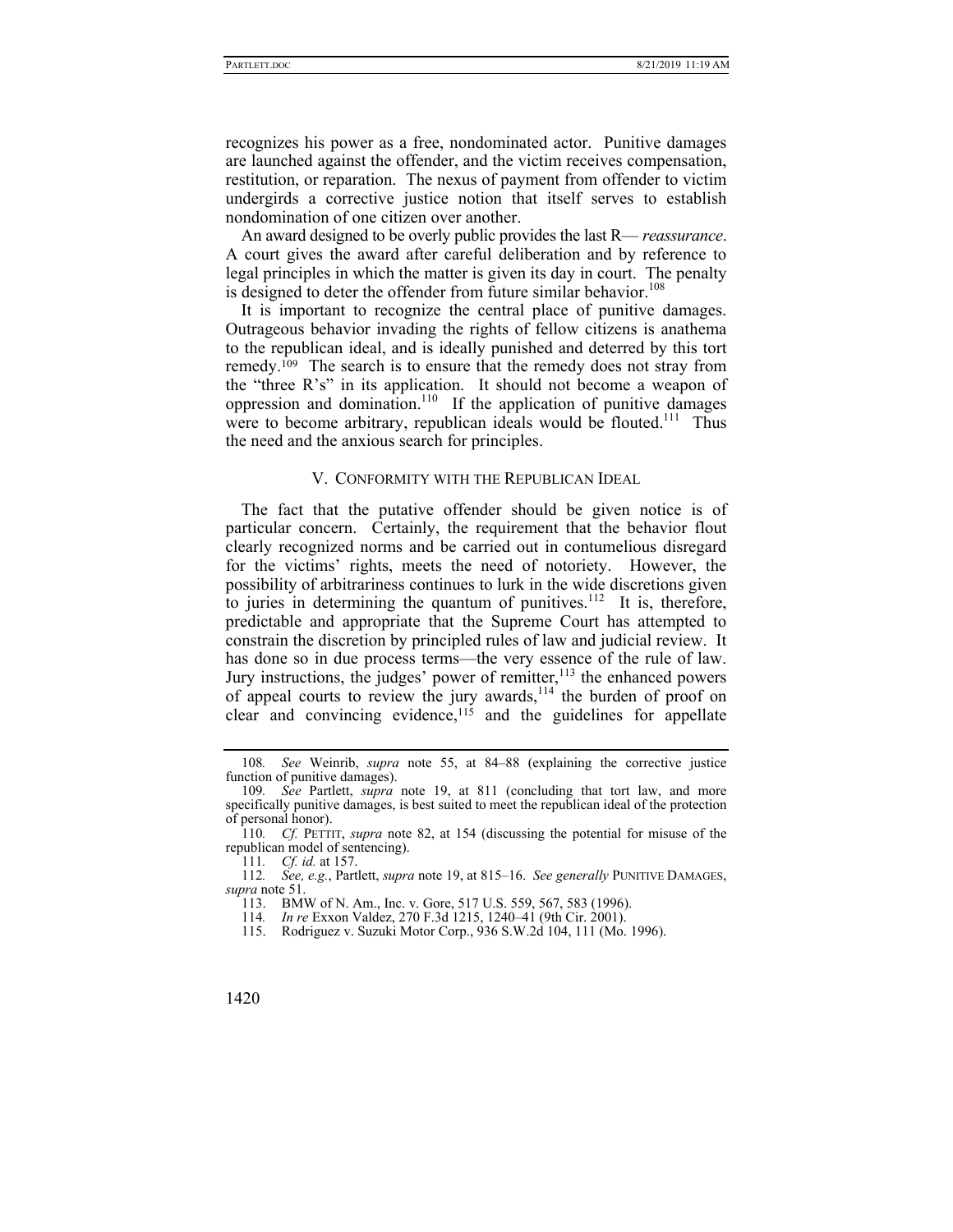courts<sup>116</sup> are designed to reduce the capacity of the punitive jury awards to breach the basic republican ideal of nondomination. Professor Cass Sunstein and others rightly choose the same ground for their analysis.<sup>117</sup> They argue the essential arbitrariness of the jury in determining awards of punitive damages.118 The critique, however, is radically incomplete. For the essential issue is that if these norms were not enforced via the law of torts, they should fall to the arms of the state and its officials.<sup>119</sup> Two evils may follow: either a failure to enforce obvious and egregious breaches of rights, or the erection of a greater enforcement apparatus with its attendant tendencies to overreach and oppress.<sup>120</sup>

Much can be said in favor of a republican theory, especially in a nation based upon republican ideals. Formative institutions encourage deliberation between citizens, state officials, and the state itself.<sup>121</sup> The stronger those institutions, the more a citizen's dominion is enhanced.<sup>122</sup> As stated earlier, central to our analysis, and the very republican ideal, is the jury.<sup>123</sup> In this ideal, the community is brought into the administration of justice.124 Service on a jury is a civil obligation, which democratizes the deliberations of the courts.<sup>125</sup> In this sense, if the law operates with

121*. See* BRAITHWAITE & PETTIT, *supra* note 77, at 82; ANTHONY T. KRONMAN, THE LOST LAWYER: FAILING IDEALS OF THE LEGAL PROFESSION 42–43 (1993). The role of formative institutions in inculcating *civic virtue* is fully developed in MICHAEL J. SANDEL, DEMOCRACY'S DISCONTENT: AMERICA IN SEARCH OF A PUBLIC PHILOSOPHY 317–51 (1996).

122. Partlett, *supra* note 19, at 810.

See infra notes 124–54 and accompanying text (positing the role of the jury in the republican theory).

124. Partlett, *supra* note 19, at 810.

 125. Maybe this is inefficient, but, as Amar points out, efficiency has very little to do with the constitutional value being expressed here. *See* Akhil Reed Amar, *Reinventing Juries: Ten Suggested Reforms*, 28 U.C. DAVIS L. REV. 1169, 1175 (1995); *cf.* George L. Priest, *Introduction: The Problem and Efforts to Understand It*, *in* PUNITIVE DAMAGES, *supra* note 51, at 1, 1–4 (critiquing the jury for its arbitrariness and lack of rationality). *But see* Neal R. Feigenson, *Can Tort Juries Punish Competently?*, 78 CHI.-KENT L. REV. 239, 284–88 (2003) (reviewing PUNITIVE DAMAGES, *supra* note 51) (criticizing the focus on deterrence to the exclusion of retribution in PUNITIVE DAMAGES, *supra* note 52).

 <sup>116.</sup> State Farm Mut. Auto. Ins. Co. v. Campbell, 538 U.S. 408, 418 (2003).

<sup>117</sup>*. See generally* PUNITIVE DAMAGES, *supra* note 51.

<sup>118</sup>*. See* Joni Hersch & W. Kip Viscusi, *Punitive Damages: How Judges and Juries Perform*, 33 J. LEGAL STUD. 1, 34–35 (2004).

 <sup>119.</sup> Mathias v. Accor Econ. Lodging, Inc., 347 F.3d 672, 676–77 (7th Cir. 2003).

<sup>120</sup>*. See supra* notes 95–105 and accompanying text (noting the inability of the criminal law to effectively enforce minor personal crimes, or, in the alternative, the oppression that would result from such enforcement).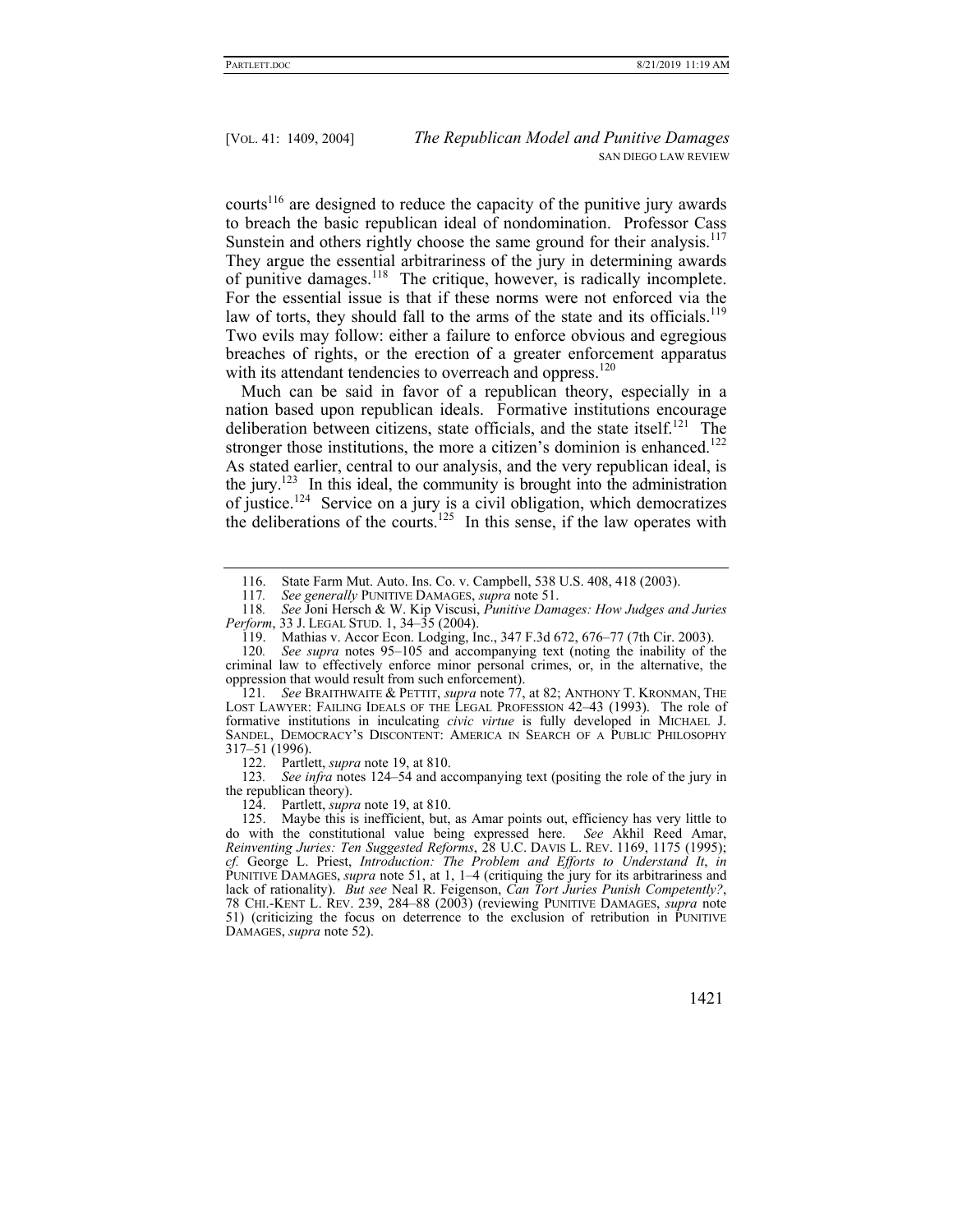healthy institutions, mediating between the state and the individual, common law relating to punitive damages has a justifiably firm place.

## VI. THE JURY AND THE REPUBLICAN IDEAL

Discourse on tort theory has not featured the republican ideal. Tort lawyers are accustomed to economic analysis, corrective justice, compensatory justice, and ideas of responsibility and morality.126 None of these notions clearly support the structure of punitive damages.<sup>127</sup> However, the structure of privately enforced fines for arrogant and intentional harm of a citizen's rights is consonant with the proportionally and parsimonious rule of punishment.<sup>128</sup> The community's condemnation of such behavior through the jury reinforces this rule.

Now the real rub is whether this is a heroic, unrealistic view of modern American society. I could settle for a theory that would be based on the internal view of the law and not concern itself with consistency to external indicia. But I do want to ground a theory on its real world impact. My argument conforms with Francis Fukuyama's optimistic view of the capacity of society to reconstitute itself.<sup>129</sup> Citizens' involvement in the ordering of a society is vital to a healthy social order.<sup>130</sup> The jury is one such institution. The distemper, about which I wrote earlier, comes from a breakdown in the citizens' role.<sup>131</sup> Citizens avoid service on juries. They are too often badly treated once

 <sup>126.</sup> Partlett, *supra* note 19, at 792–802; *see also* Stapleton, *supra* note 15, at 534– 35 (eschewing general, all-encompassing theories of tort law for a blend of pragmatic theory and common law articulation).

 <sup>127.</sup> See the corrective justice discussion of punitive damages by Weinrib, *supra* note 55, at 86 (arguing that punitive damages do not comport with corrective justice, because they do not measure "anything that the plaintiff has been wrongfully deprived of").

 <sup>128.</sup> Partlett, *supra* note 19, at 809–10.

<sup>129</sup>*. See generally* FRANCIS FUKUYAMA, THE GREAT DISRUPTION: HUMAN NATURE AND THE RECONSTITUTION OF SOCIAL ORDER (1999) (arguing that despite social alienation, social institutions are available to reform social cohesion).

 <sup>130.</sup> There is a large literature on the role of mediating institutions in society. For a sampling, see Meir Dan-Cohen, *Between Selves and Collectivities: Toward a Jurisprudence of Identity*, 61 U. CHI. L. REV. 1213 (1994); Stephen Macedo, *The Constitution, Civic Virtue, and Civil Society: Social Capital as Substantive Morality*, 69 FORDHAM L. REV. 1573 (2001); Jason Mazzone, *Freedom's Associations*, 77 WASH. L. REV. 639 (2002); Kathleen M. Sullivan, *Rainbow Republicanism*, 97 YALE L.J. 1713 (1988); Robert K. Vischer, *The Good, the Bad and the Ugly: Rethinking the Value of Associations*, 79 NOTRE DAME L. REV. (forthcoming 2004), *available at* http://papers. ssrn.com/sol3/papers.cfm?abstract\_id=499285.

<sup>131</sup>*. See infra* notes 132–43 and accompanying text (noting the breakdown of the jury in the judicial system). *But see generally* David Millon, *Juries, Judges, and Democracy*, 18 LAW & SOC. INQUIRY 135 (1993) (reviewing SHANNON C. STIMSON, THE AMERICAN REVOLUTION IN THE LAW: ANGLO-AMERICAN JURISPRUDENCE BEFORE JOHN MARSHALL (1990)) (indicting the presumption that the jury is a failing institution and conceptualizing a populist purpose for the jury).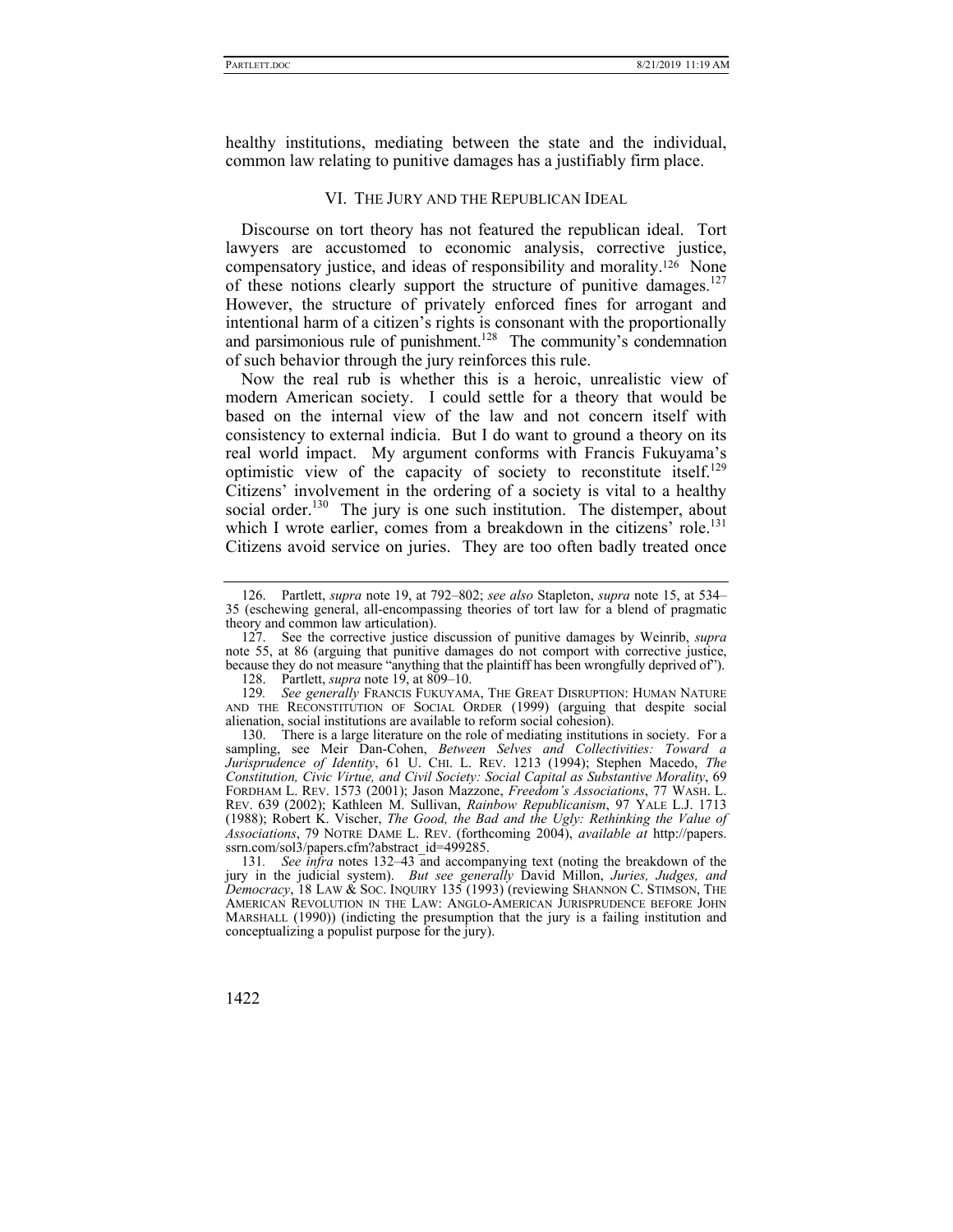they serve. Education on this fundamental civic duty is lacking. Too often the institution is seen as the one to be manipulated, and as a relic that ought to be dispensed with in a modern legal system.<sup>132</sup>

Legal writers do not typically identify the jury as a mediating institution. The focus is usually placed upon voluntary associations because they promote a civil society, empower the citizens in the face of overweening government, provide identity to individuals, enhance the individual's voice, allow more effective pursuit of common objectives, and build a socially situated individual autonomy that finds comfort from the cold blasts of atomized society.<sup>133</sup>

Modern society, seeking to shore up social capital, often views the voluntary association one-dimensionally as a good.<sup>134</sup> Freedom to form voluntary associations outside governmental interference, however, is not an unalloyed good. The room left for voluntary associations spawns the growth also of undemocratic organizations—at the extreme, mafia and terrorist groupings.<sup>135</sup>

The jury is much more a creation of our constitutional and legal history. Its origins were in communities' interest in peaceful coexistence.<sup>136</sup> It is an institution much celebrated as a guardian of freedom. Unlike voluntary associations, citizens do not band together to promote longterm interests. Rather, the power of the jury acts to constrain overreaching government. Its shifting and impermanent composition restricts the ability of powerful factions and government from suborning the judicial process. Judges, although enjoying independence-producing privileges, are in the end politically appointed and subject to the political exigencies of the day.

Juries have themselves a dark underbelly revealed most starkly in *Sullivan*. 137 They have a capacity to obstruct social change—in that case, the civil rights movement in the South.<sup>138</sup> The jury reflects the

<sup>132</sup>*. See, e.g.*, Brooke A. Masters, *Culling a Shrunken Jury Pool: Some Go to Lengths to Avoid Service; Others Seek Limelight*, WASH. POST, Apr. 2, 2004, at E1 (discussing the trend of juror misconduct in current high-profile criminal cases and other systemic problems with the jury as an institution).

<sup>133</sup>*. See generally* Vischer, *supra* note 130.

<sup>134</sup>*. Id.* at 1. *Id.* at 1–2.

 <sup>136.</sup> For a thorough account on the purpose and development of the modern jury, see generally THOMAS ANDREW GREEN, VERDICT ACCORDING TO CONSCIENCE: PERSPECTIVES ON THE ENGLISH CRIMINAL TRIAL JURY 1200–1800 (1985).

 <sup>137.</sup> New York Times Co. v. Sullivan, 376 U.S. 254 (1964).

<sup>138</sup>*. Id.* at 294 (Black, J., concurring).

 <sup>1423</sup>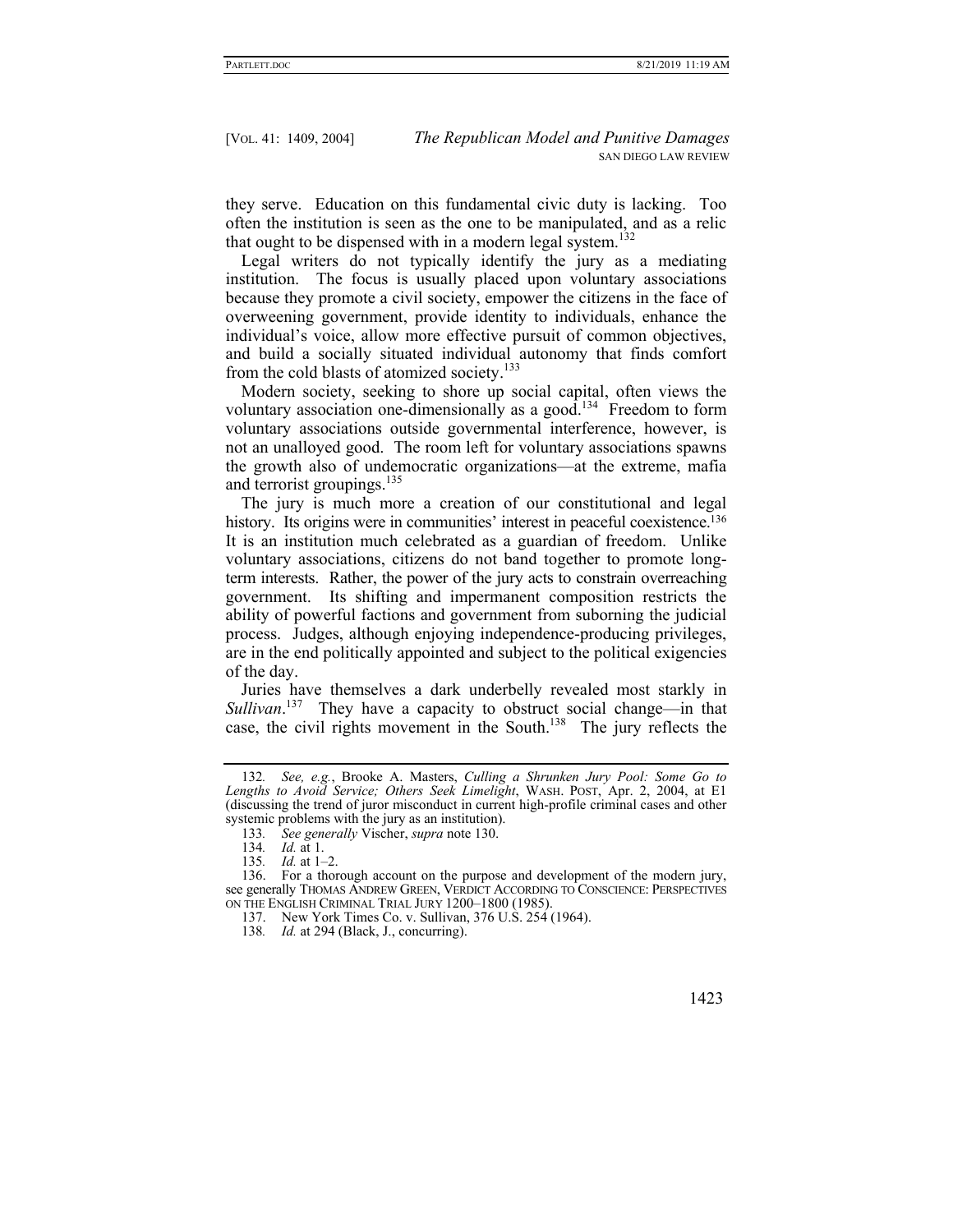society from which its members are drawn—its high values and its low.139 The Supreme Court in *Sullivan* found that free expression, necessary to sustain the promotion of the rights of minorities, could not be left to the community values of the jury.<sup>140</sup> Constitutional prescription giving the judges the power to describe the dominion of free speech were essential.<sup>141</sup> Whether the Court made the right choice may be debated,<sup>142</sup> but the train long ago left the station. For punitive damages, the same process is afoot.

This Article cannot begin to analyze the problems besetting the institution of the jury. But its fate is linked with the perceived ill health of punitive damages.<sup>143</sup>

## VII. THE JURY AND PUNITIVE DAMAGES

The image of the jury as an out of control institution is widely accepted and has fueled the Supreme Court's intervention.<sup>144</sup> Its flawed decisionmaking has also been grounds for legislative reform prescriptions.<sup>145</sup> It is well established that juries rarely award punitive damages.<sup>146</sup> They award punitives mainly for intentional misconduct,

140*. Sullivan*, 376 U.S. at 277–80.

141*. Id.* at 283.

143*. See generally* PUNITIVE DAMAGES, *supra* note 51 (describing the conceptual failures of punitive damage jurisprudence and connecting the concept to the institution of the jury).

 144. Pac. Mut. Life Ins. Co. v. Haslip, 499 U.S. 1, 42–43 (1991) (O'Connor, J., dissenting).

145*. See* Sharkey, *Societal Damages*, supra note 53, at 414–22 (discussing the realization of the societal damages).

<sup>139</sup>*. See, e.g.*, Eric Helland & Alexander Tabarrok, *Race, Poverty, and American Tort Awards: Evidence from Three Data Sets*, 32 J. LEGAL STUD. 27, 51–53 (2003) (inferring the racial and socio-economic composition of juries from county data, the authors find a positive correlation between high proverty rates among minorities and the quantum of damage awards).

<sup>142</sup>*. See generally* Richard A. Epstein, *Was* New York Times v. Sullivan *Wrong?*, 53 U. CHI. L. REV. 782 (1986).

<sup>146</sup>*. See, e.g.*, Thomas A. Eaton et al., *Another Brick in the Wall: An Empirical Look at Georgia Tort Litigation in the 1990s*, 34 GA. L. REV. 1049, 1056 (2000); Theodore Eisenberg et al., *The Predictability of Punitive Damages*, 26 J. LEGAL. STUD. 623, 623–24 (1997); Neil Vidmar & Mary R. Rose, *Punitive Damages by Juries in Florida:* In Terrorem *and in Reality*, 38 HARV. J. ON LEGIS. 487, 487–88 (2001); *see also* Carol J. DeFrances & Marika F.X. Litras, *Civil Trial Cases and Verdicts in Large Counties, 1996*, 1999 U.S. DEP'T OF JUSTICE: BUREAU OF JUSTICE STATISTICS BULLETIN 9 ("The median punitive damage amount awarded to plaintiff winners was \$40,000. Twenty-one percent of punitive damage awards were over \$250,000, and 7% were \$1 million or more . . . ."); Thomas H. Cohen & Steven K. Smith, *Civil Trial Cases and Verdicts in Large Counties*, *2001*, 2004 U.S. DEP'T OF JUSTICE: BUREAU OF JUSTICE STATISTICS BULLETIN 6 ("Punitive damages were awarded in 6% of the 6,487 trial cases in which the plaintiff won damages.").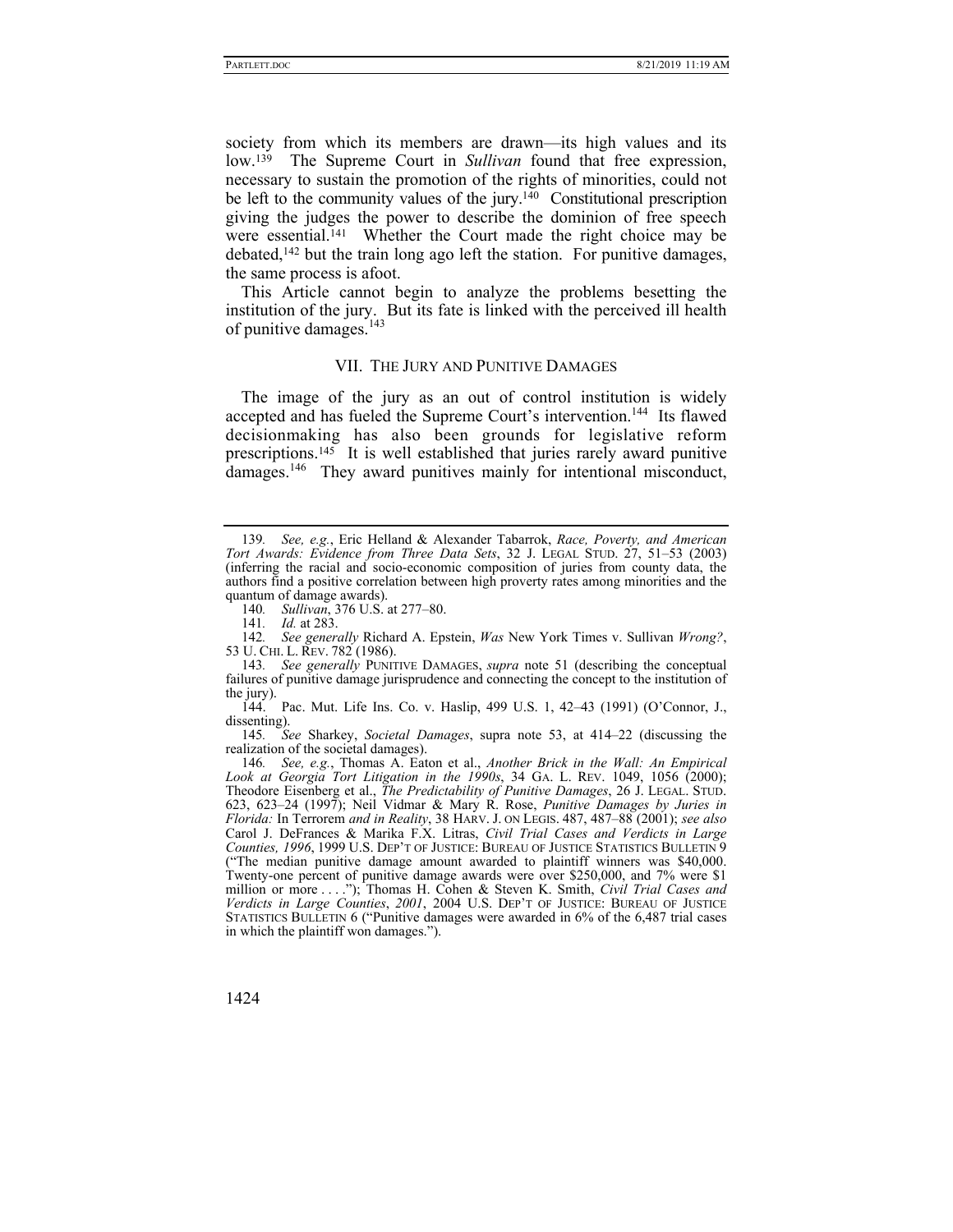and their quantum is firmly related to the compensatory damages.<sup>147</sup> Judges and juries do not vary with any statistical significance in their predilection to award punitive damages.148 The debate for those accepting empirical conclusions devolves to the level that some awards remain outrageous, and that they may overdeter potential defendants in decisions, usually corporate decisions relating to safety.<sup>149</sup>

In addition, the unpredictability and variability of juries is marked.<sup>150</sup> The outbreaks of untoward punitive damages tend to be isolated to certain *hot spots* around the country.151 It must be said that those avid for strong legislative intervention do not go quietly into subtle law reform; the battle cry of outrageous punitive damages awards is seen as important fuel in large scale legislative interventions with the operation of tort law and with juries' traditional freedom.<sup>152</sup> Reform efforts focusing on caps and award limitations have often been blind to empirical research.<sup>153</sup> They have failed to properly focus on identifying problematical aspects of decisionmaking as possible steps to cure flaws.<sup>154</sup>

#### VIII. JURY IMPROVEMENT

The Supreme Court has decided that reprehensibility should be the lodestar. Empirical research has shown that juries are better in

 150. Daniel Kahneman et al., *Shared Outrage, Erratic Awards*, *in* PUNITIVE DAMAGES, *supra* note 51, at 31.

153*. Id.* at 108.

154*. Id.*

 <sup>147.</sup> Theodore Eisenberg et al., *Juries, Judges, and Punitive Damages: An Empirical Study*, 87 CORNELL L. REV. 743, 745 (2002). *But see* Hersch & Viscusi, *supra* note 118, at 1 (arguing that jury awards are highly unpredictable and not significantly correlated with compensatory damages).

 <sup>148.</sup> Eisenberg, *supra* note 147, at 750–51.

<sup>149</sup>*. See, e.g.*, Reid Hastie, *Putting it all Together*, *in* PUNITIVE DAMAGES, *supra*  note 51, at 211, 232–33 (discussing the jury's role in forcing corporations to deter against injuries where it is economically inefficient to do so); *id.* at 239–41 (noting that awards for punitive damages are disproportionately high when the facts of a case are considered). Some, it should be noted, insist that the level of punitive damages has systemically mushroomed to impossible, unsustainable levels. *See* Victor E. Schwartz et al., *I'll Take That: Legal and Public Policy Problems Raised by Statutes that Require Punitive Damages Awards to be Shared with the State*, 68 MO. L. REV. 525, 557 (2003).

 <sup>151.</sup> Partlett, *supra* note 19, at 817–23; *see also* George L. Priest, *Punitive Damages Reform: The Case of Alabama*, 56 LA. L. REV. 825 (1996) (examining the incidence of punitive damages in Alabama).

<sup>152</sup>*. See* Jennifer K. Robbennolt, *Determining Punitive Damages: Empirical Insights and Implications for Reform*, 50 BUFF. L. REV. 103, 106–07 (2002).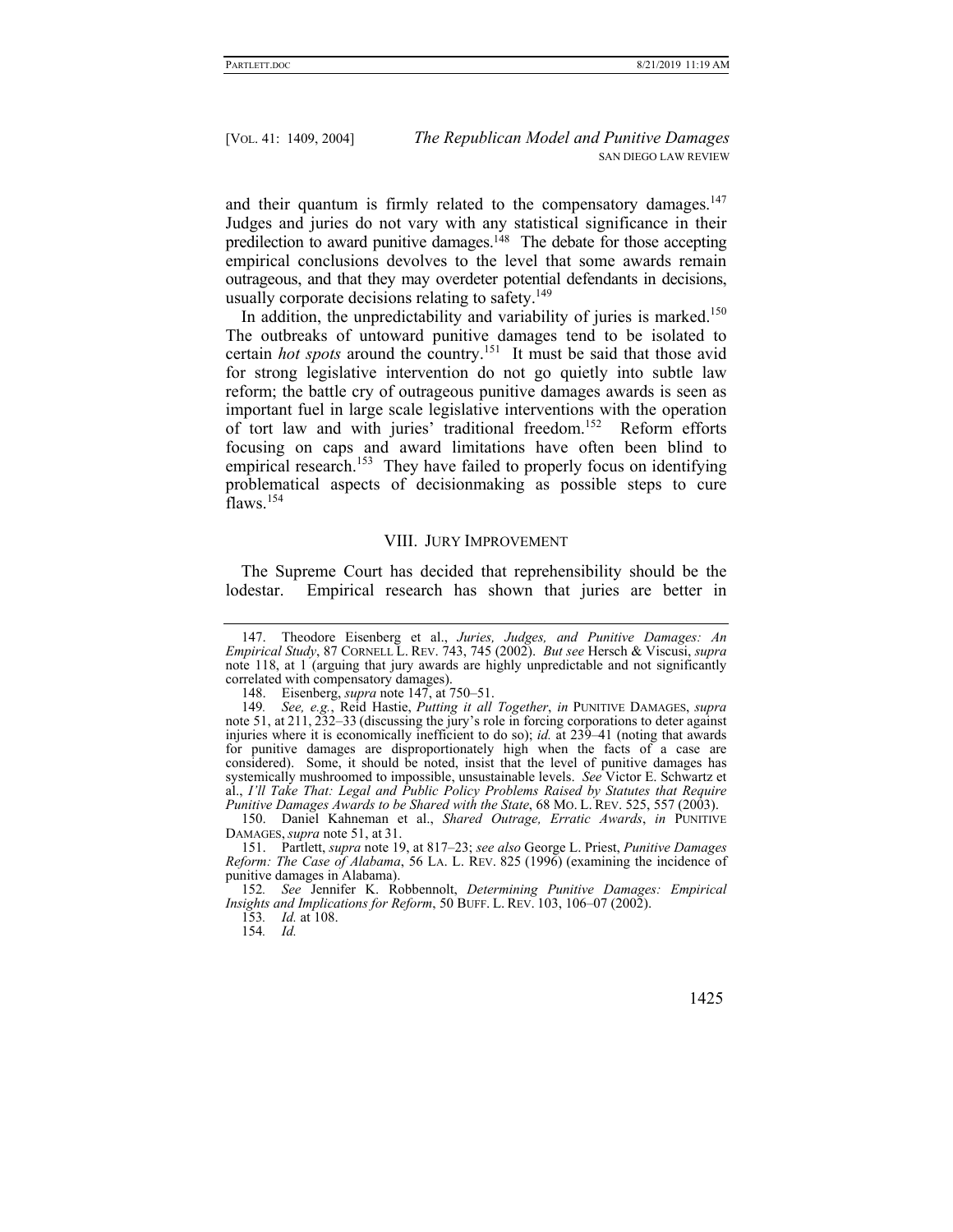determining retribution than in effecting deterrence.<sup>155</sup> Juries should be given instructions that may be operationalized, and, most importantly, should be given comparative data on punitive damages awards.<sup>156</sup> The greatest variance is perceived when juries have no numerical anchor for an award.<sup>157</sup> Given random numerical anchors, moreover, awards will cluster around them, leading to arbitrary results.<sup>158</sup> Where punitive awards are designed to punish in modern complex societies, they must be broadly notorious, give reasonable guidance to actors, and be consistent across like cases.159

It will also be necessary to keep in mind the dynamics in which juries make decisions. The juries are subject to the vicissitudes of group decisionmaking in the context of an adversarial proceeding.<sup>160</sup> Measures to instruct juries, with an eye to informing them of their role and function, would be salutary. However, Cass Sunstein and others argue that instructions will not cure the inherent cognitive dissonance of group decisionmaking by a jury.<sup>161</sup> They are subject to "hindsight bias" that may tend to ready conclusions of wrongful intentional conduct.<sup>162</sup> They are subject to "severity shift," leading to larger awards by a jury than the individual jury members would themselves have awarded.163 This fact is part of the phenomena of group polarization that, because of the rhetoric of liability, drives awards to the upper side of the pole.<sup>164</sup> understanding of cognitive dimensions may encourage the disclosure of reasonable anchors drawn from comparative cases, a confining of passion through judicial controls, and refined instructions leading to an improved understanding of the purpose of the award. It may also be advisable to provide instruction on appropriate ways juries should

160*. See, e.g.*, David A. Schkade et al., *Deliberating About Dollars: The Severity Shift*, *in* PUNITIVE DAMAGES, *supra* note 51, at 43, 57–61.

<sup>155</sup>*. See* Eisenberg et al., *supra* note 147, at 771–75 (discussing the relationship between punitive and compensatory damages). Sunstein concluded that this favors exclusion of the jury. *See* Cass R. Sunstein, *What Should Be Done?*, *in* PUNITIVE DAMAGES, *supra* note 51, at 242. This is not the case. *See* Sharkey, *Should Juries Decide?*, *supra* note 51, at 411–12 (rejecting the conclusions offered by PUNITIVE DAMAGES, *supra* note 51).

 <sup>156.</sup> Robbennolt, *supra* note 152, at 197–98.

 <sup>157.</sup> Eisenberg et al., *supra* note 147, at 779.

<sup>158</sup>*. Id.*

 <sup>159.</sup> This is a criticism that could be leveled at common law damages generally and has led to reform suggestions to make damages more consistent.

 <sup>161.</sup> W. Kip Viscusi, *Deterrence Instructions: What Jurors Won't Do*, *in* PUNITIVE DAMAGES, *supra* note 51, at 142, 162–64.

 <sup>162.</sup> Reid Hastie et al., *Looking Backward in Punitive Judgments: 20-20 Vision?*, *in* PUNITIVE DAMAGES, *supra* note 51, at 96, 106–08.

 <sup>163.</sup> Schkade et al., *supra* note 160, at 57–61.

<sup>164</sup>*. See* Sharkey, *Should Juries Decide?*, *supra* note 51, at 388; *see also* Feigenson, *supra* note 125, at 259.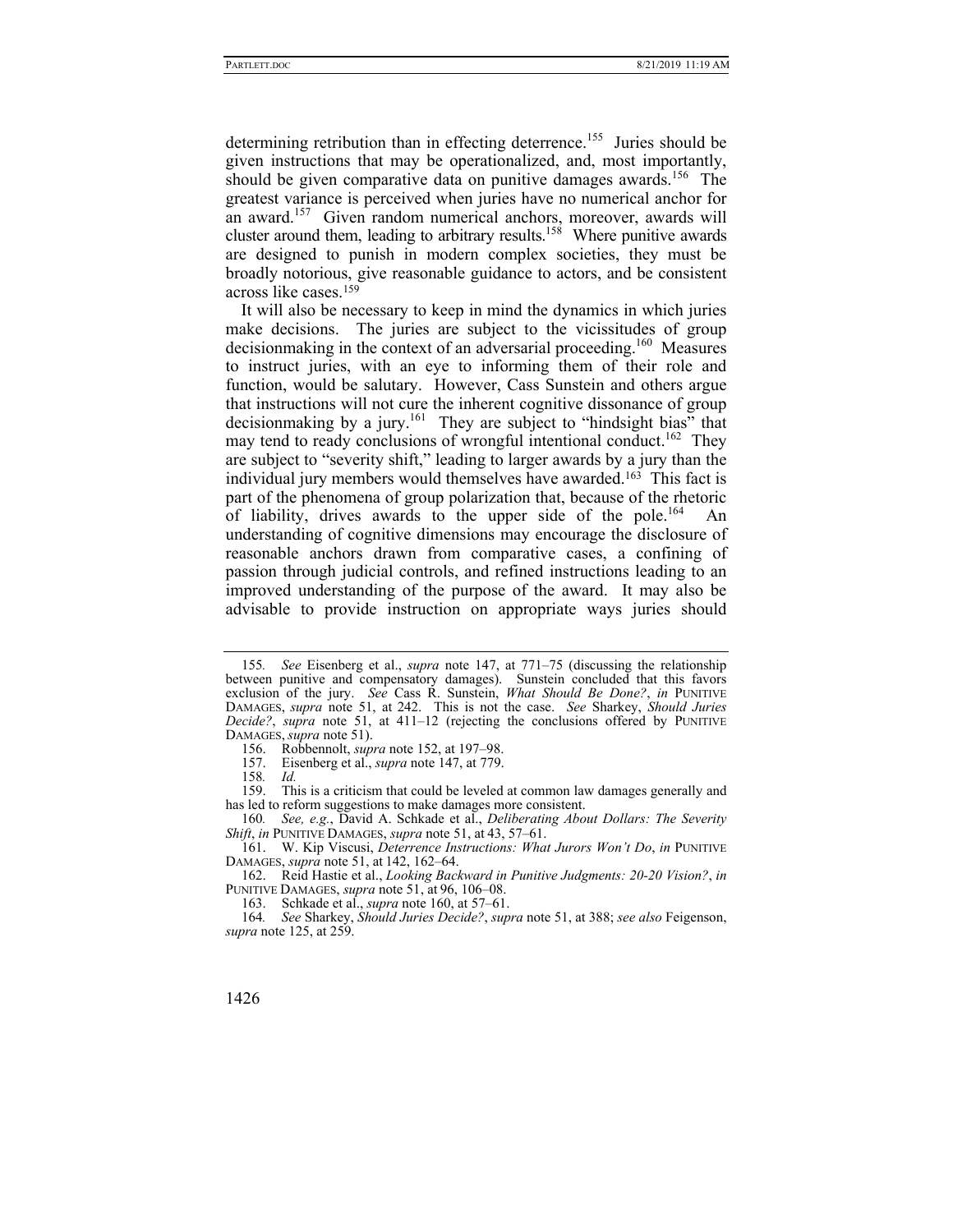proceed to their decisions by avoiding pitfalls in group decisionmaking.

Lastly, outrageous outliers in punitive damages tend to spring from isolated counties in various states.<sup>165</sup> This indicates a malaise in those counties.<sup>166</sup> The context of sympathetic plaintiffs injured by large outof-state defendants sets up a tension that may lead to inflation of awards.167 Juries are filled with less than a cross-section of the community. If the jury comprises those who are unable to avoid jury duty, the mix of opinion is unlikely to produce the most rational or restrained jury award. The movement to make jury service more attractive by removing impediments to devoting the time and paying jurors a fair sum for time lost on the job ought to be taken seriously. Although it has been promoted by prodefendant groups, the initiative should have bipartisan support.<sup>168</sup> It is plain that the problem with punitives is not systemic. Punitive damages are a part of well-grounded Anglo-American jurisprudence that ought to be reinforced by an appreciation that they undergird a republican ideal maximizing citizens' dominion. Our efforts ought to be directed at strengthening this formative institution, rather than performing radical surgery that many reformers favor.

The efforts of the courts ought to be directed to making jury awards more principled and predictable. Jurors lack the knowledge of comparative awards. Judges, as repeat players, may exercise the corrective function by outlying verdicts in accord with the equity notion that like cases should be treated alike. Even if jurors are given more appropriate anchors for their awards, verdicts may be out of balance. Judges, then, in motions for remitter and on appeal, may act as an appropriate corrective. The robustness of the jury in asserting community outrage about the flouting of a right is not a symptom of the illness of the system. Even the outrageous punitive award establishes a healthy dialogue where the wronged citizen is accorded respect and the wrongdoer suffers punishment for his or her misdeeds. In the ebb and flow and in the

<sup>168</sup>*. See* Victor E. Schwartz et al., *The Jury Patriotism Act: Making Jury Service More Appealing and Rewarding to Citizens*, AM. LEGIS. EXCHANGE COUNCIL (2003) *available at* http://www.alec.org/meswfiles/pdf/0309.pdf (noting that the express steps are flexibility on scheduling, reduction of length of service, protection of employment rights, adequate compensation, repealing of unnecessary exemptions, increasing penalty for no-shows, and limiting excuses).



<sup>165</sup>*. See, e.g.*, STEPHEN DANIELS & JOANNE MARTIN, CIVIL JURIES AND THE POLITICS OF REFORM 240–43 (1995).

 <sup>166.</sup> Partlett, *supra* note 19, at 822–23.

<sup>167</sup>*. Id.* at 822.